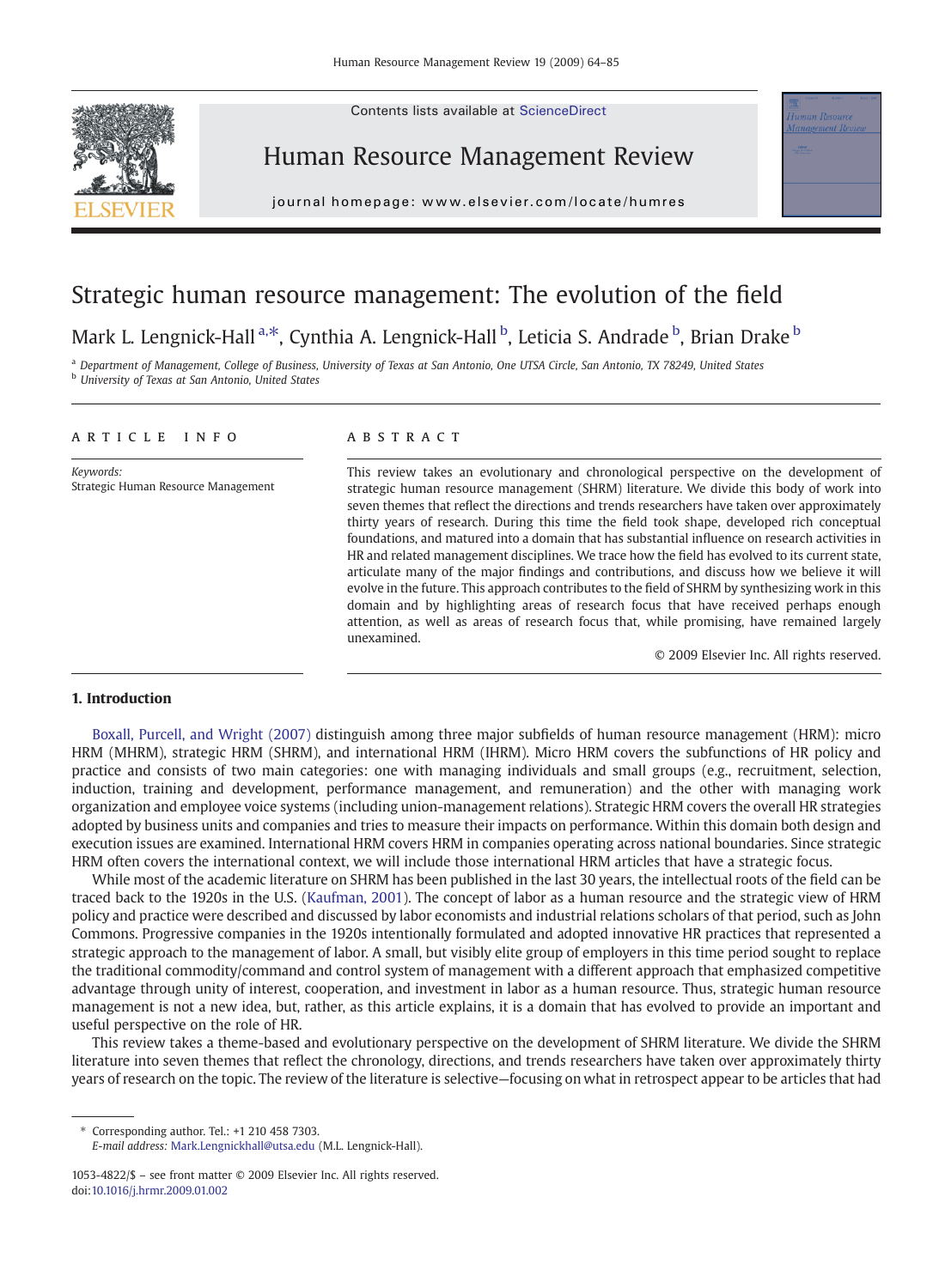significant influence on the development of the field. We trace both how the field has evolved to its current state as well as how we believe it will evolve in the future. This article offers several contributions to the field of SHRM. First, it suggests a way to integrate the research done to date. Second, it underscores areas where research questions and topics build upon each other, and encourages a more comprehensive perspective on SHRM. Third, it highlights areas of research focus that have received perhaps enough attention and points out areas of research focus that, while promising, have remained largely unexamined. Finally, the article provides an overview of where we are in our understanding of SHRM that celebrates what has been accomplished and reminds us of the limitations.

### 2. Seven themes in SHRM

We identified seven themes across time in the SHRM literature: (1) explaining contingency perspectives and fit, (2) shifting from a focus on managing people to creating strategic contributions, (3) elaborating HR system components and structure, (4) expanding the scope of SHRM, (5) achieving HR implementation and execution, (6) measuring outcomes of SHRM, and (7) evaluating methodological issues. Each of these themes played a significant role in the evolution of the field.

During the embryonic stage of strategic human resource management, three research streams set the agenda. Initial studies emphasized contingency perspectives and fit in order to tie human resource policies and practices to various strategy elements. Over time, this stream of inquiry expanded to include competing frameworks for assessing fit and an assessment of different contexts as contingent factors. In a second line of inquiry, initial studies also wrestled with the emphasis of HR as a source of important strategic contributions versus a focus on people management. Over time this research stream expanded to include human and social capital contributions and HR in increasingly complex systems. These two streams have continued to shape the agenda for SHRM research since the early 1980s. A third area of interest during this developmental period concerned expanding the scope of SHRM activities beyond conventional organizational boundaries. Over time the focus of this stream shifted more toward international SHRM concerns.

Two additional themes emerged during the early 1990s. One stream of inquiry elaborates the structure and components of HR systems. The other line of research emphasizes the importance of effective execution of HR policies and practices and ensuring that the strategic intent is realized. Later in the 1990s, as the field became established, a greater concernwith measuring the outcomes of SHRM activities emerged. Since 2000, as the field has matured, methodological issues and questions have gained increasing attention.

The following sections trace the progression in thinking across each of these themes. We highlight the major contributions and contributors to provide an overview of development of the strategic human resource management field.

#### 2.1. Theme 1: explaining contingency perspectives and fit

As is common throughout much of the organization sciences, HR scholars recognized that particular sets of HR practices were likely to yield better performance if they were matched with specific objectives, conditions, and strategic interests. Therefore, inaugural SHRM research often looked at contingent relationships and ways to achieve a fit between HR activities and desired strategic outcomes. In this section we describe how the concern with fit and contingency developed chronologically through the past three decades.

In the early 1980s, [Miles and Snow \(1984\)](#page-20-0) proposed a strategy typology (Defenders, Prospectors, Analyzers, and Reactors) that showed how specific sets of HR practices could be matched to each strategy. This perspective on SHRM would later be described as a contingency approach, meaning that the choice of a particular set of HR practices is dependent upon an organization's strategy.

In a similar vein, [Schuler and Jackson \(1987\)](#page-20-0) asserted that different strategy types (cost reduction, quality improvement, and innovation) require different types of employee role behaviors, which they specified. Further, they argued that once the desired employee role behaviors have been identified to fit the strategy, HR practices should be used to ensure those behaviors take place. This is the earliest article that expressed what is now more commonly referred to as the behavioral perspective of SHRM.

[Lengnick-Hall and Lengnick-Hall \(1988\)](#page-19-0) proposed that for human resources to affect strategy there needs to be a fit between an organization's business strategy and its HR strategy (another contingency perspective). However, while asserting the importance of fit, they observed that fit is not always desirable, especially during times of transition. They suggested that fit be considered the opposite end of the continuum from flexibility, and that firms explicitly choose a position along the continuum to coincide with their assessment of upcoming competitive conditions. Additionally, they proposed a reciprocal interdependence between strategy and HR, whereby human resources should be considered in both strategy formulation as well as strategy implementation.

[Baird and Meshoulam \(1988\)](#page-18-0) expanded the notion of fit to incorporate both external and internal components. External fit is aligning a firm's HR practices with its strategy, whereas internal fit is aligning a firm's HR practices with one another (i.e., mutually reinforcing each other). Additionally, they proposed that the fit between HR practices and strategy will change as an organization advances through its life cycle stages.

[Jackson, Schuler, and Rivero \(1989\)](#page-19-0) demonstrated an empirical relationship between organizational context characteristics (industry sector, innovation strategy, manufacturing technology, organizational structure, organizational size, and unionization) and HR practices. They found both interorganizational differences in HR practices and intraorganizational differences (managerial/ hourly). This article represents one of the earliest empirical demonstrations that strategy is related to HR practices, and that multiple HR systems exist within a single organization.

In the early 1990s, [Milliman, Von Glinow, and Nathan \(1991\)](#page-20-0) expanded on the fit concept and applied it in a strategic international human resource management (SIHRM) context. They proposed four types of fit: (1) fit between the IHRM functions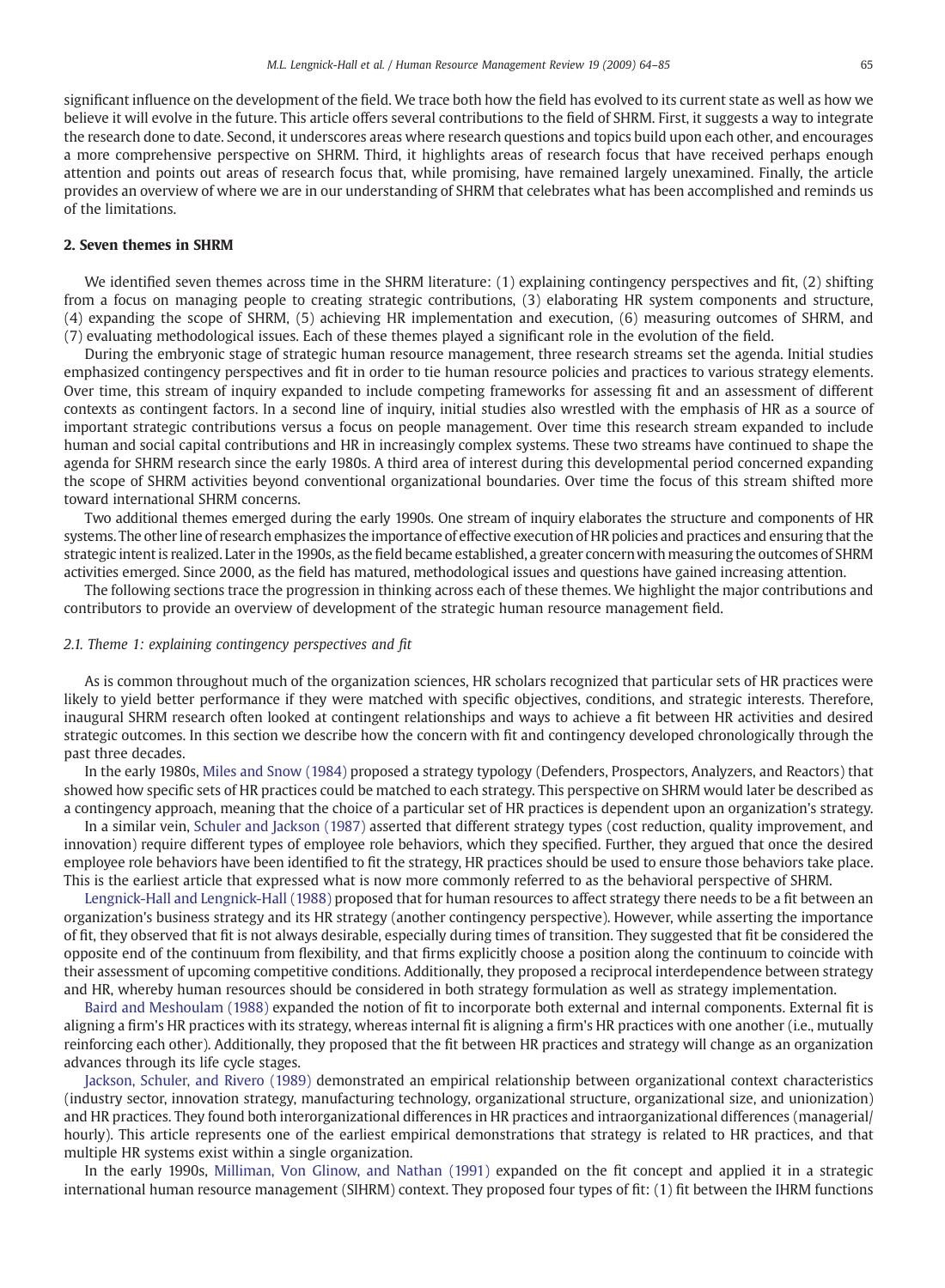and the organizational life cycle stage, (2) fit internally within various human resource functions, (3) fit between the human resources practices and the firm's cross-national and cross-cultural environment, and (4) fit between the human resource functions of the corporate and foreign subsidiary levels. Additionally, they reintroduced the concept of HR flexibility as the firm's ability to adapt effectively and in a timely manner to a changing organizational environment. Fit and flexibility was later the focus of an influential follow-up article by [Wright and Snell \(1998\).](#page-21-0)

[Mesch and Perry \(1995\)](#page-20-0) assessed the differences between two HR systems (bureaucratic vs. SHRM) authorized by Titles 5 and 38 of the U.S. Code used by organizations in the U.S. government. The bureaucratic versus SHRM systems were assessed on their ability to produce certain individual and organizational outcomes. The bureaucratic model is akin to the control HR system, while the SHRM model is similar to the commitment HR system identified by [Arthur \(1994\)](#page-18-0). No significant differences were found between the two HR systems in terms of their impact on individual and organizational outcomes in this government sample. This research is noteworthy as one of the first SHRM studies conducted in a public sector organization.

[Jackson and Schuler \(1995\)](#page-19-0) made a significant contribution to the SHRM literature by identifying the important components of organizational environments. Organization environments were divided into internal and external categories. Important components of internal organizational environments include: technology, structure, size, life cycle stages, and business strategy. Important components of the external organizational environment include: legal, social, and political environment; labor market conditions, including unionization; industry characteristics; and national culture. Their framework provides researchers with a comprehensive perspective on important contextual factors affecting HR systems in organizations.

In a novel SHRM study, [Wright, Smart, and McMahan \(1995\)](#page-21-0) used a sample of NCAA basketball teams to assess whether coaches' preferred strategies affected recruit characteristics, and whether implementing the coaches' preferred strategies affected team performance. Results showed support for both relationships, providing some early empirical evidence for the contingency approach to SHRM.

[Delery \(1998\)](#page-18-0) critiqued the literature on fit in SHRM focusing primarily on horizontal fit. At the time this article was published, he noted that there was virtually no support for either vertical or horizontal fit—two key constructs that had emerged in the SHRM literature earlier. He identified weaknesses of previous studies (construct validity issues related to levels of analysis, inappropriate use of cluster analysis, limited dependent variables—failure to consider more than bottom line performance) as well as directions for future research (studying negative synergistic effects, better theory development overall to deal with construct validity issues, and designing studies with larger sample sizes). Unfortunately, many of the issues Delery identified then remain problematic today.

In a follow-up to [Delery \(1998\)](#page-18-0) years later, [Kepes and Delery \(2007\)](#page-19-0) proposed four types of internal fit based upon a multi-level conceptualization of HR systems: (1) within-HRM system vertical fit, (2) inter-HRM activity area fit, (3) intra-HRM activity area fit, and (4) between-HRM system fit. Within-HRM system vertical fit is the degree of fit between different HRM activities on different levels of abstraction (e.g., fit between compensation policies, practices, and processes). Inter-HRM activity area fit is that between different HRM activity areas (e.g., between selection and compensation). Intra-HRM activity area fit is the alignment between specific HRM activities within a certain set of HRM activities (e.g., HRM practices within the selection area). And, between-HRM system fit is the fit between one HRM system and another within the same organization (e.g., between knowledge-based workers and job-based workers).

As the 1990s progressed, scholars built on earlier work and extended their reach more deeply into the strategy literature. [Boxall](#page-18-0) [\(1998\)](#page-18-0) made arguments similar to [Barney and Wright \(1998\)](#page-18-0) to explain how the resource-based view of the firm could be applied to SHRM. Boxall defined the construct of human resource advantage as consisting of two components: human capital advantage and organizational processes advantage. Human capital advantage results from having better people than competitors, while organizational processes advantage results from having better ways of working than competitors. Boxall also asserted that the challenges of human resource advantage change across different stages of an industry life cycle.

[Wright and Snell \(1998\)](#page-21-0) added to our understanding of the concepts of fit and flexibility earlier proposed by [Lengnick-Hall and](#page-19-0) [Lengnick-Hall \(1988\)](#page-19-0) and [Milliman et al. \(1991\).](#page-20-0) They asserted that strategy should fit with three generic conceptual variables: HRM practices, employee skills, and employee behaviors. They defined flexibility as the extent to which the firm's human resources possess skills and behavioral repertoires that can give a firm options for pursuing strategic alternatives in the firm's competitive environment, as well as the extent to which the necessary HRM practices can be identified, developed, and implemented quickly to maximize the flexibilities inherent in those human resources. They further distinguished between the resource flexibility of HRM practices (the extent to which they can be adapted and applied across a variety of situations) and the coordination flexibility of HRM practices (how quickly the practices can be re-synthesized, reconfigured, and redeployed). Wright and Snell argued that organizations should promote both fit and flexibility as they are complementary rather than orthogonal.

[Cabrera and Bonache \(1999\)](#page-18-0) focused on the need to align an organization's culture with its strategy. As they and others (e.g., [Barney, 1986\)](#page-18-0) noted, a culture will be an asset for an organization if it encourages behaviors that support its intended strategy. They argue that a strong strategic culture can be created through two processes: planning HR practices that are aligned with the organization's strategy to promote the desired behavioral norms, and deliberately selecting candidates who share the desired values. The importance of culture as a mediating variable in the SHRM-performance "black box" has received continuing attention (e.g., [Ostroff & Bowen, 2000](#page-20-0)).

These issues of fit and flexibility continued to grow and become more complicated in the new century. [de Pablos \(2005\)](#page-19-0) argued that to create a sustainable competitive advantage, organizational flexibility (both resource and coordination) and fit (both internal and external) must be achieved simultaneously to create a firm that renews itself and can respond quickly to environmental demands. From this perspective the notion of HR contingencies has evolved from making specific choices to accommodate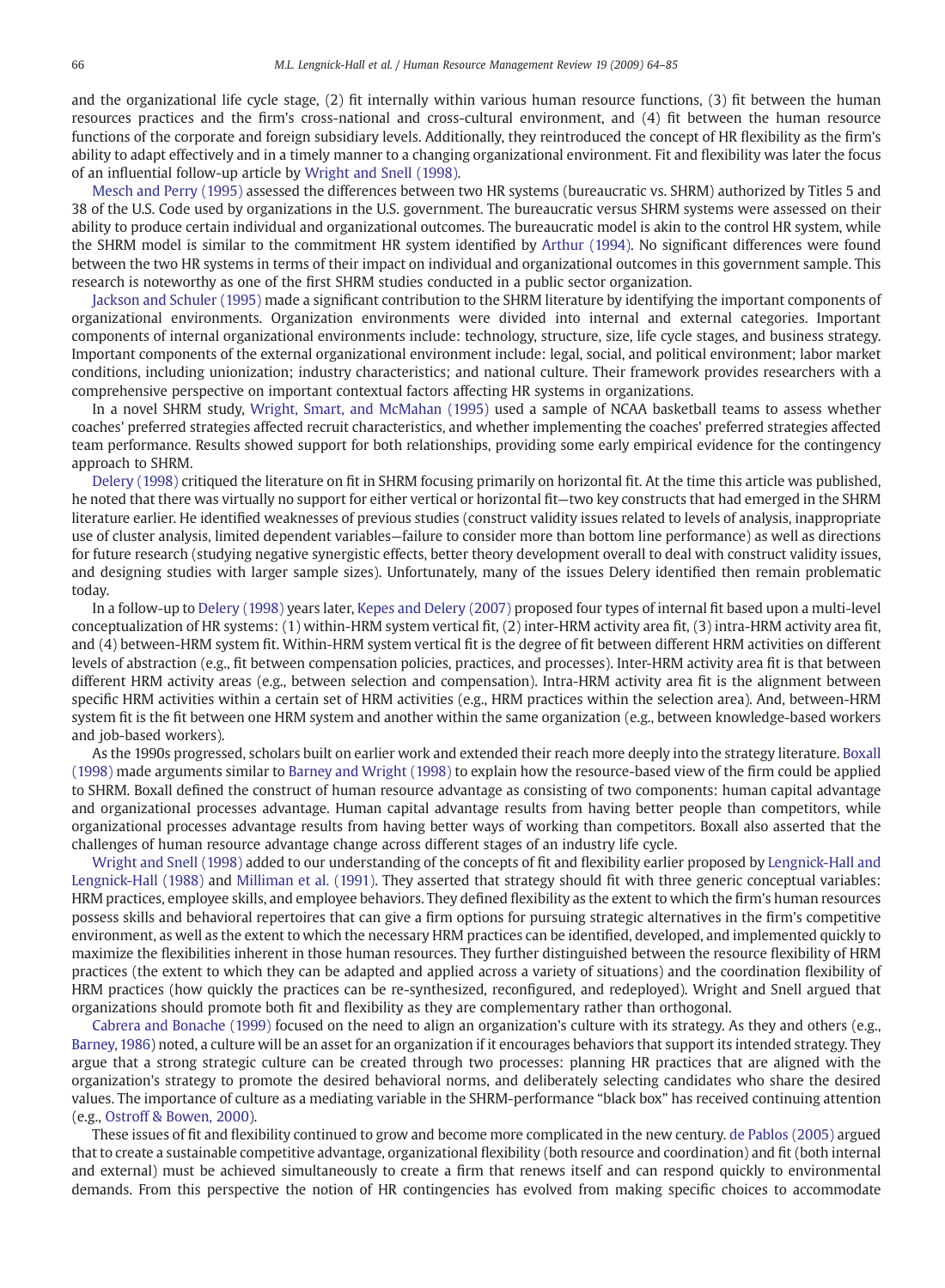particular conditions to maintaining versatility by cultivating a repertoire from which to choose in order to adjust to shifting conditions.

[Lepak, Marrone, and Takeuchi \(2004\)](#page-19-0) provided a framework for investigating the relativity of HR systems across organizations. They noted that different business strategies lead to different ways of structuring organizations, the different use of technologies, etc. Consequently, organizations require different approaches to organizing tasks and therefore different required employee behaviors. Relativity of HR systems refers to the diverse ways of recruiting, selecting, and rewarding employees which necessitates different HR philosophies and policies. They proposed that desired employee contributions determine which set of HR policies are feasible in a particular situation, whereas HR philosophy determines specific choices of HR policies within organizations.

[Werbel and DeMarie \(2005\)](#page-21-0) used a strategic contingency framework to show how person–environment fit relates to organizational competencies that support corporate strategy. They proposed that person–environment fit is a linking pin between vertical and horizontal alignment in SHRM. Moreover, they proposed vertically linking HR systems with corporate strategies through organizational competencies and horizontally linking HRM practices to promote those distinct organizational competencies as means to enhance performance.

More recently, [Richard, Murthi, and Ismail \(2007\)](#page-20-0) examined the impact of a diversity HR strategy in manufacturing versus service-oriented industries, and in munificent versus resource-scarce environments. They conducted a firm-level, 6-year longitudinal study and found a U-shaped relationship between racial diversity and productivity which was stronger in serviceoriented versus manufacturing-oriented industries and stronger in more stable versus more volatile environments. Additionally, they found support for a positive and linear relationship between racial diversity in human resources and organizational performance (as measured by Tobin's q) that was stronger in munificent versus resource-scarce environments.

#### 2.1.1. Settings as contingencies

As the SHRM field developed, scholars began to consider the differences embedded in different settings. Manufacturing and service organization distinctions were investigated first. This was followed by an examination of distinctions between public, nonprofit, and private organizations. Third, differences between IPO contingencies and those in established firms were investigated. Finally, high reliability organizations were investigated as a special category of firms.

[Batt \(2000\)](#page-18-0) initiated an examination of the context as an important contingency and argued that the relationship between the front-line employees and customers is what distinguishes service sector from manufacturing operations. She further proposed that in service organizations where customers are segmented (i.e., division of customers into homogenous groups in order to match the portfolio of products and services to them), HR practices also need to be geared toward segmenting employees that provide those services to different groups. For example, high performance work systems would only be used on employees who provide service to higher value-added customers. Batt found support for this pattern in a random sample of 354 call centers in the U.S. telecommunications industry.

Continuing along this track, [Skaggs and Youndt \(2004\)](#page-20-0) used a sample of 234 service organizations and found strong empirical support to indicate that strategic positioning (i.e., customer co-production, customer contact, and service customization) is in fact related to human capital and that the proper fit (i.e., the contingency perspective) among these variables affects firm performance. Their study showed that the strategic positioning of service production determines the level of uncertainty arising from the client– firm interaction, and therefore the human capital required to handle this uncertainty. Their results suggest that when human capital is fit to the organization's strategic positioning, positive organizational performance results.

[Teo \(2000\)](#page-20-0) examined the adoption of SHRM in public sector organizations in Australia. He found that commercialization of public sector organizations provided the stimulus for adopting SHRM. Commercialization also led to the human resource function achieving strategic status within the business planning process. His findings are similar to results of studies of emerging economies, such as China (e.g., [Wei & Lau, 2005\)](#page-21-0), where the privatization of public sector organizations leads to greater adoption of SHRM practices.

[Rodwell and Teo \(2004\)](#page-20-0) examined the adoption of SHRM by for-profit and nonprofit knowledge-intensive health services organizations in Australia. They found a positive and significant relationship between SHRM and organizational performance for both for-profit and nonprofit firms. By building an external orientation to customers' demands and a commitment to employees, these organizations were able to develop human capital-enhancing HRM practices.

[Teo and Crawford \(2005\)](#page-20-0) conducted a case study on a public sector organization in Australia undergoing a transformation to a commercialized and corporatized entity. They found that the HRM function evolved into a more consultative and strategic role as a result of the change. Thus, SHRM plays a transformative role for the HR function in public sector organizations.

[Daley and Vasu \(2005\)](#page-18-0) examined the extent to which SHRM is perceived to affect outcome assessments (or performance measurements) for welfare reform. While SHRM practices were found in a sample of North Carolina social service organizations, they only had a moderate impact on welfare reform outcomes such as decreasing the number of people on welfare, putting people receiving welfare to work, and collecting additional child support payments. The researchers questioned the use and effectiveness of SHRM in the multivalues public sector.

Welbourne and colleagues extended the exploration of context influences on SHRM by examining initial public offerings (IPOs). Since most prior SHRM research had taken place in mature organizations, this added a new dimension to questions of contingency and fit. [Welbourne and Andrews \(1996\)](#page-21-0) used population ecology theory to determine the relationship between HRM and organizational performance in IPOs. They found that human resource value (the degree to which a company values employees as a specialized asset) and organization-based rewards (rewards based on organizational performance) predict investor reactions to an initial public offering. Further, they found that organization-based rewards had a negative effect on initial performance but positive effect on organizational survival.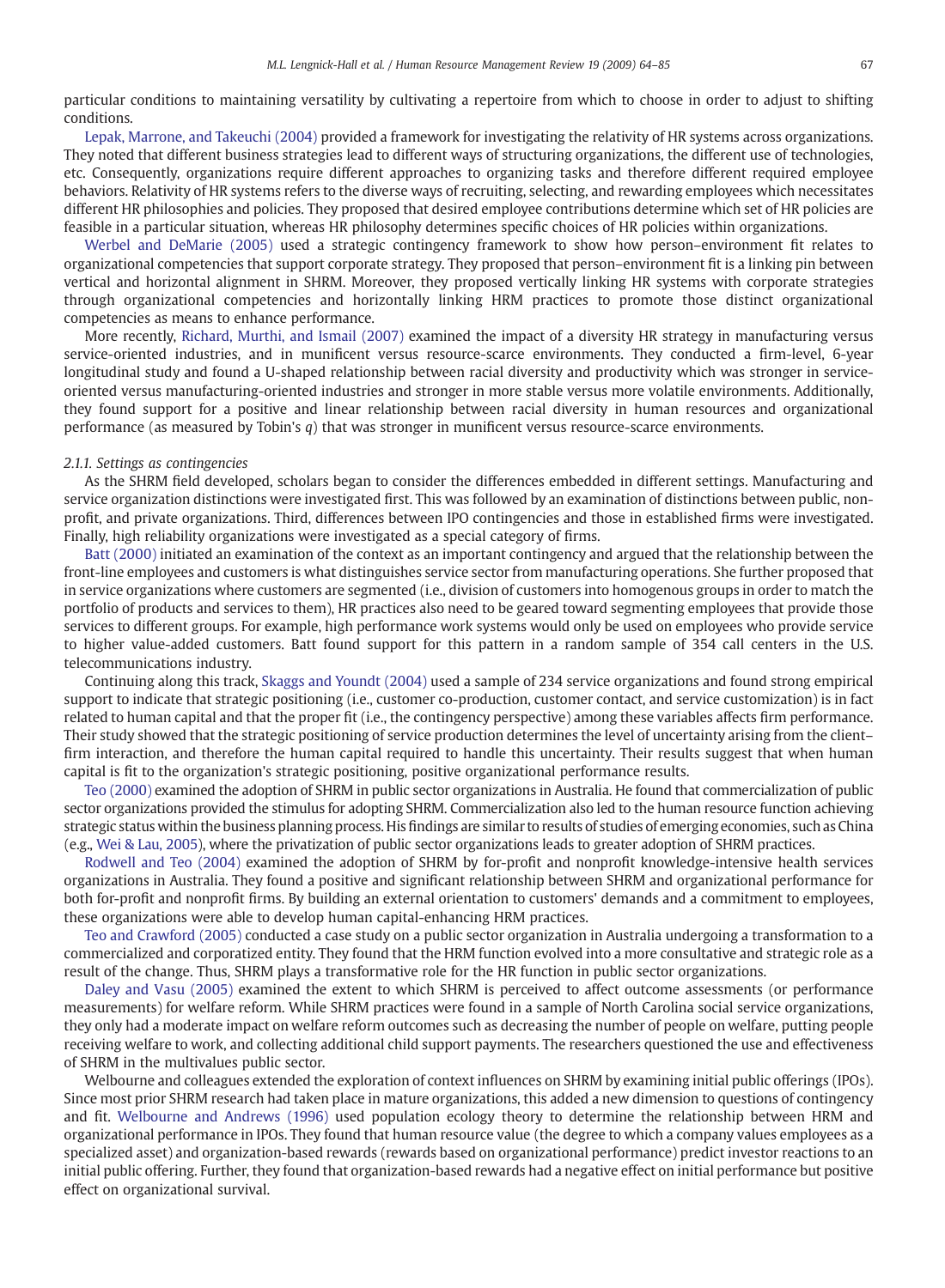[Welbourne and Cyr \(1999\)](#page-21-0) examined the effects of senior HRM executive presence on two measures of firm performance: longterm stock price and earnings performance. They found that smaller, fast-growing IPOs (initial public offerings firms) reap the most gain from having senior human resource executives. These findings run counter to conventional wisdom that HR expertise is not needed in firms until they have reached some threshold of number of employees.

In a follow-up to [Welbourne and Andrews \(1996\)](#page-21-0), [Andrews and Welbourne \(2000\)](#page-18-0), using the theory of upper echelons, found in two different samples of IPO firms that those firms who had CEOs with financial backgrounds—as expected—had lower levels of human resource value (the degree to which a company values employees as a specialized asset). However, surprisingly, firms that had CEOs with financial backgrounds did not maximize short-term gains.

[Cyr, Johnson, and Welbourne \(2000\)](#page-18-0) tested whether or not venture capitalist backing affects the likelihood that IPO firms will report having a vice president of human resources. They found that venture capitalists do play a role in influencing the portfolio firm to approach HR more strategically by adding a VP of HR, but that having a VP of HR in venture capital-backed firms does not necessarily lead to improved performance.

Finally, [Ericksen and Dyer \(2005\)](#page-19-0) considered SHRM in high reliability organizations (i.e., those that strive to achieve virtually problem-free performance under the most trying of circumstances, such as nuclear power generation plants and naval aircraft carriers). Their work offered another contingent consideration for designing strategic human resource practices. Using the behavioral approach to SHRM, the researchers identified a set of eight reliability-oriented employee behaviors (ROEBs) likely to foster organizational reliability and suggested that they are especially valuable to reliability-seeking organizations that operate under exceptionally challenging conditions. They also developed a reliability-enhancing human resource strategy (REHRS) likely to facilitate the manifestation of these ROEBs.

#### 2.1.2. Competing frameworks

Three different patterns of assumptions emerged during the 1990s, and [Delery and Doty \(1996\)](#page-18-0) provided a useful scheme for categorizing these major SHRM theoretical perspectives. The universal perspective argues that some HR practices have a positive effect on organizational performance across all organizations and under all conditions. Which HR practices are universal (e.g., [Pfeffer, 1998\)](#page-20-0) has remained a source of debate. Essentially, this position argues that there is no need for fitting HR practices to a particular strategy or a particular organizational context. The configurational perspective argues that unique patterns of HR practices have a positive effect on organizational performance. Additionally, the assumption of equifinality means that more than one configuration may be effective in any given setting. Using a stratified sample of 1050 banks, [Delery and Doty \(1996\)](#page-18-0) found relatively strong support for the universalistic perspective as well as some support for both the contingency and configurational perspectives. These two perspectives contrast with the contingency perspective discussed previously.

[Youndt, Snell, Dean, and Lepak \(1996\)](#page-21-0) compared the universalistic with contingency perspectives of SHRM in a study conducted using a sample of 97 plants in a manufacturing setting. Results supported the contingency approach. They found that an HR system focused on human capital enhancement in organizations pursuing a quality enhancement strategy related to multiple dimensions of operational performance. The researchers argued that a universalistic and contingency perspective are not necessarily mutually exclusive, an assertion that others (e.g., [Boxall & Purcell, 2008](#page-18-0)) have also made. In other words, universal "best practices" provide a solid foundation of SHRM activities, but to achieve a higher level of performance, contingent factors should be considered.

[Boxall and Purcell \(2000\)](#page-18-0) weighed in on the debate between best fit (i.e., the contingency perspective) and best practices (i.e., the universalistic perspective). They concluded that there is little evidence to support the universalistic perspective. However, they encouraged a broader view on contingency theory than had been examined previously. Additionally, they argued that the resource-based view of the firm had been useful in SHRM research, and encouraged researchers to investigate how HR activities could influence knowledge creation and organizational renewal.

Using a sample of 286 Japanese affiliates operating in mainland China and Taiwan, [Takeuchi, Wakabayashi, and Chen \(2003\)](#page-20-0) found support for a configurational hypothesis (i.e., that each HRM technique could be used in a way that was symmetrical to the process for enlarging the capacity of corporate organizational learning) predicting the financial outcomes of an affiliate's performance. [Chang and Huang \(2005\)](#page-18-0) also tested universalistic and contingency approaches to SHRM using a sample of 235 Taiwanese firms. They found no support for the universalistic perspective, but they found that an innovative product market strategy did moderate the relationship between HR practices and organizational performance.

[Michie and Sheehan \(2005\)](#page-20-0) tested the universalistic, contingency, and configurational perspectives on a sample of UK manufacturing and service-sector firms. They found that the relationship between HR policies and practices and performance is dependent upon business strategy (the contingency perspective) and that companies pursuing an integrated approach to HR along with an innovator/quality-enhancer focus within their business strategy perform best. Interestingly, the use of external flexible labor (contingent workers) reduced the effectiveness of HR, especially for those firms pursuing an innovator/quality-enhancer approach.

[Stavrou and Brewster \(2005\)](#page-20-0) using the CRANET data set (these data are derived from an international survey of HR practices that has been in place since 1990), found support for the configurational SHRM perspective with the identification of fifteen strategic HR bundles indigenous to the European Union. Additionally, they found that six of the bundles were positively related to organizational performance (the training bundle, the share-options bundle, the profit sharing bundle, the communication on finance bundle, the communication on organization of work bundle, and the wider-jobs bundle) and one was negatively related to organizational performance (the reductions-in-force bundle).

[Orlitzky and Frenkel \(2005\)](#page-20-0) contrasted four different models (strategic HRM, organizational trust, labor process, and numerical flexibility) designed to explain high workplace performance. In the strategic HRM model, strategy drives HR practices which, in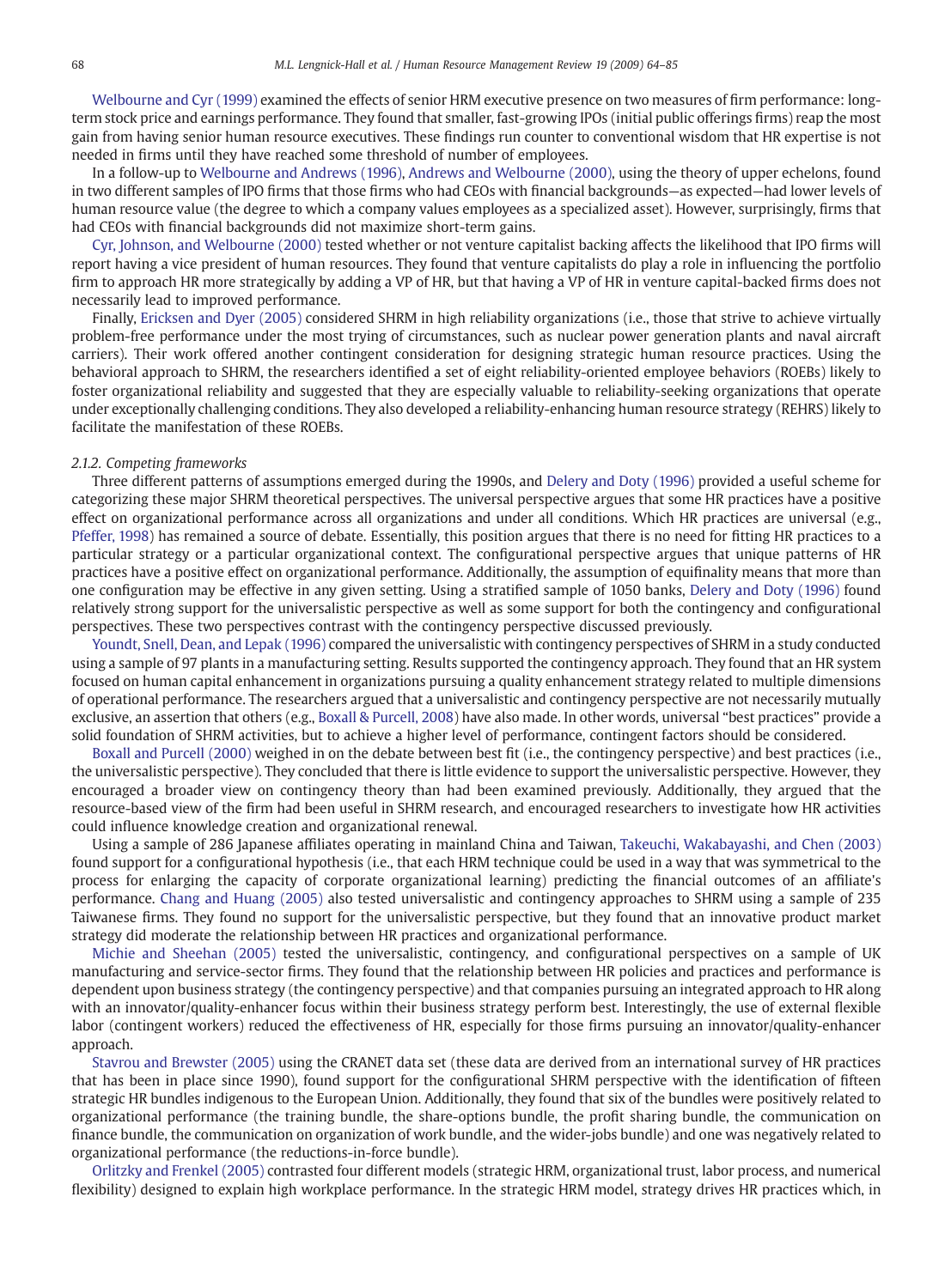turn, drives workplace performance. In the organizational trust model, management organizes production efficiently, and treats workers fairly and respectfully, resulting in a high level of organizational trust which influences workplace performance. In the labor process model, workers are basically coerced into high performance. And, the numerical flexibility model views a significant proportion of the labor force as a commodity, with management continually tailoring its supply to changing demand. This model assumes that effective matching will yield high workplace performance. Results of the study showed that all four models had some explanatory power, but the numerical flexibility model provided the best fit with the data.

Finally, [Martín-Alcázar, Romero-Fernández, and Sánchez-Gardey \(2005\)](#page-20-0) attempted to make sense of the multiple perspectives on SHRM. They reviewed the major SHRM theoretical perspectives and provided a framework for integrating them: universalistic, contingency, configurational, and contextual (this last approach proposes an explanation that exceeds the organizational level and integrates the function in a macro-social framework with which it interacts).

#### 2.2. Theme 2: shifting from a focus on managing people to creating strategic contributions

Early in the development of the HR field the emphasis was often focused on ensuring that employees had the ability and motivation to achieve established organizational goals and that there were sufficient workers with particular skills available to meet organization needs. With the introduction of strategic human resource management this focus shifted toward one of human capital contributions, strategic capabilities, and an organization's competitive performance. This shift signaled a dramatic change in the role and influences of human resource professionals and adjusted the lens used to capture the expectations of human resource activities within organizations. SHRM argues that more than mechanical, administrative contributions are expected from HR professionals.

In what many consider the earliest SHRM paper, [Tichy, Fombrun, and Devanna \(1982\)](#page-20-0) made the case for the role of the HR department in driving organizational performance. They argued: (1) that human resource activities have a major influence on individual performance and therefore productivity and organizational performance; (2) that the cycle of human resource activities is interdependent; and (3) that effective strategic management requires effective human resource management.

Shortly after that, [Evans \(1986\)](#page-19-0) identified four strategic outcomes for SHRM: (1) equity and human relations, (2) competitive performance, (3) innovation and flexibility, and (4) interunit integration. Equity and human relations represents an internal focus, competitive performance represents an external focus, innovation and flexibility represents the organization–environment boundary focus, and corporate integration represents the interunit focus. While he didn't describe it this way, Evans was one of the first researchers to recognize the need for a "balanced scorecard," or dashboard, approach to assessing SHRM outcomes. Many of these concepts would not be more fully developed until later years.

In the early 1990s, [Wright and Snell \(1991\)](#page-21-0) applied open systems theory (inputs, throughputs, outputs) to SHRM and proposed that two major foci are competence and behavior. Competence (knowledge, skills, and abilities) management strategies consist of competence acquisition, competence utilization, competence retention, and competence displacement. Behavior management strategies consist of behavior control and behavior coordination. This article was one of the first in the SHRM literature to take what is now referred to as a human capital perspective.

The shift to an emphasis on human capital contribution was firmly established by [Wright and McMahan \(1992\)](#page-21-0) who offered a definition of SHRM that has become widely accepted over the years. They defined it simply as "the pattern of planned human resource deployments and activities intended to enable an organization to achieve its goals" (p. 298). In this article, they also identified six theoretical models of SHRM: the behavioral perspective, cybernetic models, agency/transaction cost theory, the resource-based view of the firm, power/resource dependence models, and institutional theory. This article appeared at a time when the SHRM literature was evolving in a largely disjointed and atheoretical fashion. Following its publication, more attention was paid to building SHRM theory on the foundation of established theories from other fields.

#### 2.2.1. The resource-based view of the firm and strategic contributions

Both [Wright, Dunford, and Snell \(2001\)](#page-21-0) and [Boxall and Purcell \(2000\)](#page-18-0) called for more research using the resource-based view of the firm as a theoretical basis. They noted the converging of the fields of strategy and SHRM via the resource-based view of the firm. And, as [Lengnick-Hall and Lengnick-Hall \(1988\)](#page-19-0) had noted in their earlier SHRM review, Wright, Dunford, and Snell also observed that strategy researchers typically were not well-versed in the HRM literature, and HRM researchers were not well-versed in the strategy literature. They reiterated that both fields would benefit from greater interaction and cross-fertilization. In addition to taking stock of the theoretical development of SHRM, researchers also looked inward to examine issues regarding empirical SHRM research.

[Lado and Wilson \(1994\)](#page-19-0) built upon both open systems theory and the resource-based view of the firm to show how HR systems can contribute either to sustained competitive advantage (by facilitating the development and utilization of organizational competencies) or to competitive vulnerability (by contributing to the destruction of organizational competencies and/or preventing the utilization of those competencies). This article represents one of the earliest applications of the resource-based view of the firm—a theory developed in the strategic management literature—to the SHRM field of study. Needless to say, the resource-based view of the firm has become the dominant theoretical paradigm in most recent SHRM literature.

[Kamoche \(1996\)](#page-19-0) was another researcher who quickly saw the utility of applying the resource-based view of the firm to SHRM. He proposed a resource-capability view of the firm and asserted that the mutually reinforcing interaction between the stock of knowledge, skills, and expertise (resources) generates human resource competencies whose strategic value is realizable to the extent that they are linked with core competencies. Drawing on transaction cost theory, he identified circumstances surrounding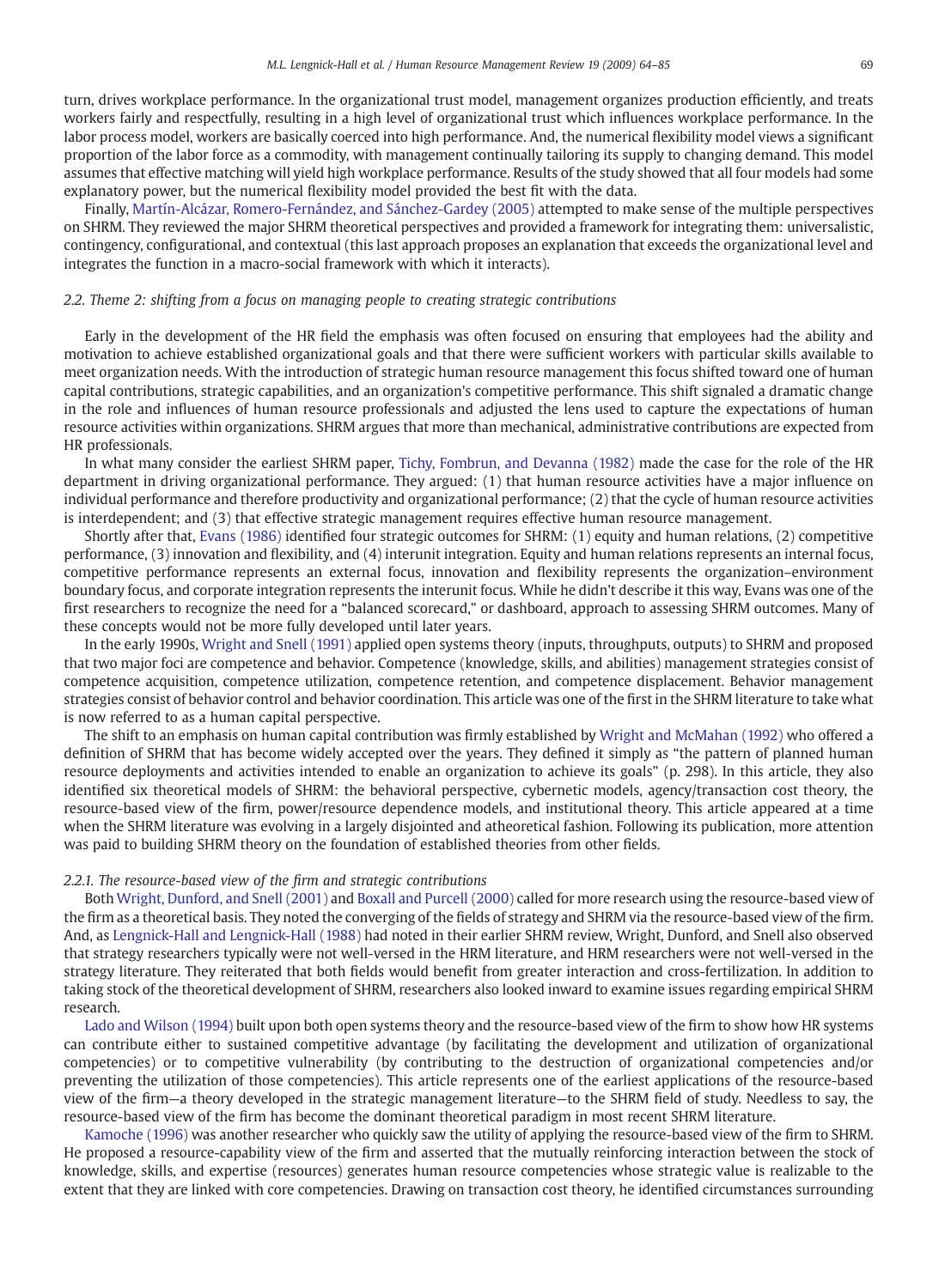the generation and distribution of rents (payments made to a factor of production that are in excess of what is required to elicit the supply of that factor) arising from the use of human resource competencies.

[Taylor, Beechler, and Napier \(1996\)](#page-20-0) drew upon both the resource-based view of the firm and resource dependence theory to develop a model of the determinants of SIHRM systems in multinational corporations. They posited that multinational corporations can take three approaches to managing their affiliates: exportive, adaptive, and integrative. An exportive approach is one in which the HR systems of the parent organization are replicated by the affiliate. An adaptive strategy is one in which the HR systems of the affiliate fit the local environment and may have no similarity with the parent organization. An integrative approach is one in which the transfer of HR practices flows back and forth between parent and affiliate, and affiliate to affiliate, with a goal of transferring the best practices throughout the corporation. The authors propose what conditions they believe will lead to the adoption of each strategy.

[Barney and Wright \(1998\)](#page-18-0) also argued that the resource-based view of the firm could be applied to human resources and the HR function. Using the key components of the resource-based view (value, rareness, inimitability, non-substitutability, and organization), they explained how HR could be used to create competitive advantage. The HR function can create value by either decreasing costs or increasing revenues and it can acquire human resources with rare characteristics that are difficult to imitate. And, with the right organizational systems to get the most from its employees, the combination of factors can lead to competitive advantage.

[Matusik and Hill \(1998\)](#page-20-0) extended the resource-based view and described how the HR practice of using contingent workers can contribute to an organization's knowledge resources and potentially to competitive advantage. They distinguished between public (resides in the public domain) and private (unique to the firm/firm specific) knowledge. And, while the use of contingent workers can add to an organization's knowledge resources, it can also be a pathway for leakage of private knowledge. This article represents one of the earliest views of SHRM from a knowledge-based perspective, an approach that has taken on greater importance recently.

[Colbert \(2004\)](#page-18-0) considered the complex, living-systems extension of the resource-based view. The key features of complex systems are unpredictability, non-linearity, and emergent properties. This view of SHRM suggests that rather than testing effects of discrete HR practices (e.g. selection), researchers should focus on the processes by which the elements of the social system (e.g., intentions, choices, and actions of people in the system) mingle and interact. This perspective also argues for focusing on HR systems as a coherent whole, and on the HR principles level of the HR architecture (way of describing multiple HR systems within a single organization).

#### 2.2.2. Human resource practices and strategic contributions

The increasing emphasis on strategic contribution was accompanied by a growing interest in linking HR activities to competitive performance. A large number of empirical studies have been published examining the relationship between HR practices/systems and organizational performance across a wide variety of settings. A series of studies soon offered a menu of HR practices that demonstrated important strategic outcomes. This line of inquiry continues to attract research attention.

Using a sample of 200 of the largest companies representing all major industries in Singapore, [Khatri \(2000\)](#page-19-0) examined the links between strategy and HR practices, and HR practices and firm performance. Results showed that overall strategy affects HR practices, HR practices have a direct effect on organizational performance, and business strategy moderates the relationship between HR practices and organizational performance.

[Richard and Johnson \(2001\)](#page-20-0) found that SHRM effectiveness significantly reduces turnover, which in turn increases overall market performance assessment. SHRM effectiveness can be understood in terms of building human resource complexities through innovations such as team based job designs, flexible workforces, and employee empowerment. Using a sample of banks in California and Kentucky, these researchers found that SHRM effectiveness as moderated by capital intensity (the amount of investment in physical assets) affected firm productivity and return on equity.

[Ahmad and Schroeder \(2003\)](#page-18-0) examined the relationship between HRM practices and operations management across countries and industries. They found a relationship between [Pfeffer's \(1998\)](#page-20-0) seven best HRM practices and organizational performance across three industries and four countries. This study provides an empirical validation of an ideal HRM system for manufacturing plants and provides overall support for Pfeffer's seven preferred HRM practices.

[Harris and Ogbonna \(2001\)](#page-19-0) tested the relationship between SHRM and performance as mediated by market orientation (defined as collecting, disseminating, and responding to intelligence about the market). Using a sample of UK firms, the authors found support for their hypotheses. They found a direct link between market orientation and performance, and in addition, demonstrated that the association between SHRM and performance is mediated by a firm's market orientation. In this regard, SHRM can be seen as an antecedent to market orientation.

[Huang \(2000\)](#page-19-0), using a sample of 315 Taiwanese firms, found evidence of reverse causation in the HR practices to firm performance relationship. He found that firms with higher levels of performance were more likely to adopt certain SHRM practices, such as planning, staffing, appraisal, compensation, and training and development. These firms also were more likely to integrate their HR functions with business strategies, to devolve HR activities to line managers, to adopt formal and explicit planning procedures and long-term planning, and to link their HR planning and business planning closely.

[Vlachos \(2008\)](#page-20-0) used a sample of food managers in Greece to assess the relationship between HR practices (job security, selective hiring, self-managed teams and decentralization of decision making, compensation policy, extensive training, and information sharing) and organizational performance. He found a relationship between HR practice and organizational performance for all practices except job security.

[Lepak, Taylor, Tekleab, Marrone, and Cohen \(2007\)](#page-19-0) tested the common assumption that high-investment HR practices are used almost solely for core employees and not with support employees. Using a sample of 420 organizations, the researchers did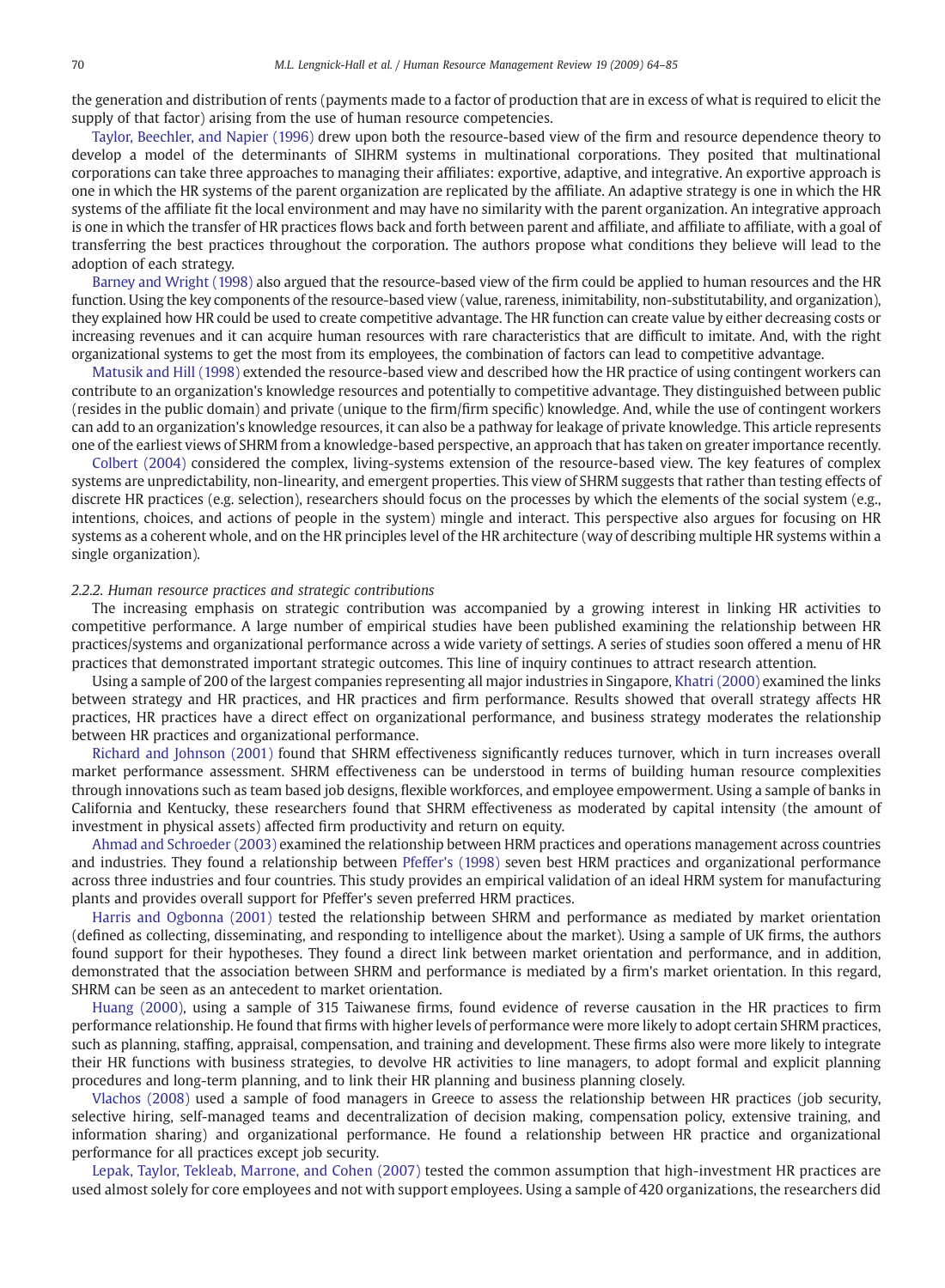not find support for the universal prediction that core employees always receive higher levels of high-investment HR practices within the same organization. And, while strategy and HR philosophy were positively related to the use of high-investment HR practices, they did not affect their use on core vs. support employees. However, they did find that core employees in manufacturing firms (in contrast to non-manufacturing firms) did receive higher levels of high-investment HR practices than did support employees.

Recent studies have continued to examine the relationship between SHRM and competitive performance. [Nikandrou and](#page-20-0) [Papalexandris \(2007\)](#page-20-0) examined SHRM practices that distinguish top-performing firms from others regarding management of people in mergers and acquisitions using the CRANET data. They noted that for economic synergies to be realized, human synergies must be achieved first and HRM has a vital role to play in the process. The researchers found that successful companies had increased HR involvement in strategic decisions, formalized HR practices, built organizational capability through training and development activities, devolved HR activities to line managers, and emphasized internal labor market opportunities.

#### 2.2.3. Human capital and strategic contributions

[Huselid, Jackson, and Schuler \(1997\)](#page-19-0) took a different point of view on SHRM by focusing on the capabilities of HR managers. They contrasted technical (recruiting, selection, performance measurement, training, and the administration of compensation and benefits) vs. strategic (designing and implementing a set of internally consistent HR practices that ensure a firm's human capital contributes to the achievement of its business objectives) HR manager capabilities and their impact on firm performance in a sample of 293 U.S. firms. Results showed that technical HRM effectiveness was not related to firm performance. However, strategic HRM effectiveness was related to employee productivity, cash flow, and market value. This is one of the few studies that examined the human capital of the HR department.

In a related study, [Green, Wu, Whitten, and Medlin \(2006\)](#page-19-0) used a sample of 269 HR professionals from large manufacturing firms. They found that SHRM was related to HR professionals' individual performance, organizational commitment, and job satisfaction. Additionally, they found a positive and significant relationship between SHRM and organizational performance.

Issues of human capital and organization performance were examined in a groundbreaking study by [Hitt, Bierman, Shimizu,](#page-19-0) [and Kochhar \(2001\).](#page-19-0) They assessed the direct and moderating effects of human capital on service firm performance (their sample consisted of 93 law firms). They found that human capital has a curvilinear (U-shaped) effect on performance, and leveraging human capital (accomplishing work using fewer partners and more associates) had a positive effect on performance. They also found that human capital had a moderating effect on the relationship between strategy and firm performance (supporting the contingency perspective of SHRM).

In a related study, also using law firms as the focus of the analysis, [Kor and Leblebici \(2005\)](#page-19-0) found that firms profited separately from expert human-capital leveraging strategies or service and geographical diversification strategies, but that when these strategies were pursued simultaneously—and at high levels—interaction effects had a negative impact on firm profitability. Additionally, they found that when associates (in the law firms) were developed internally as firm-specific human capital, they fit better with high levels of expert human capital leveraging. Despite the fact that lateral hiring can build new knowledge bases and take advantage of growth opportunities, pursuing both expert human capital leveraging and lateral hiring of associates resulted in lower firm profitability.

Using data from the Berkeley Competitive Semiconductor Manufacturing Program, [Hatch and Dyer \(2004\)](#page-19-0), found that investments in human capital had a significant impact on learning and firm performance. They found that three factors (human capital selection, development through training, and deployment) significantly improved learning by doing, which in turn improved performance. However, they also found that acquiring human capital with prior industry experience from external sources significantly reduced learning performance. Moreover, firms with high turnover performed poorly in comparison to their rivals due to time-compression diseconomies and failure to protect firm-specific human capital from imitation.

[Carmeli and Schaubroeck \(2005\)](#page-18-0) examined the multiplicative interaction between perceived human resource capital and distinctive value derived from HR capital in two data sets from private and public-sector organizations in Israel. They found that having higher levels of human capital was strongly associated with performance only when top managers perceived that these resources provided distinctive value in terms of being highly valuable, inimitable, rare, and nonsubstitutable, thereby reinforcing links with the resource-based view of the firm.

Drawing from theory developments in other discipline areas, [Lewis and Heckman \(2006\)](#page-19-0) provided a decision-theoretic framework for a systems analysis of talent decisions (i.e., human capital) throughout the organization. They argued for system optimization by determining the set of HR practices applied across linked talent pools that result in achieving the strategic goal. However, they noted that it may be the case that achieving system optimization requires sub-optimizing some talent pools or decisions while optimizing others. Their conceptual framework provides the type of bridge between academic SHRM research and practical SHRM applications that [Becker and Huselid \(2006\)](#page-18-0) encouraged.

#### 2.2.4. Social capital and strategic contributions

Social capital theory offered an additional lens for examining SHRM and strategic contributions. [Leana and Van Buren \(1999\)](#page-19-0) were among the first researchers to explore the role of SHRM in creating social capital. They defined organizational social capital as a resource reflecting the character of social relations within the firm. It is realized through members' levels of goal orientation and shared trust, which create value through the facilitation of successful collective action. Employment practices that promote stable relationships, strong norms, and specified roles create organizational social capital, which yields both benefits and costs. Benefits include: commitment justification, work flexibility, collective organization, and intellectual capital. Costs include: maintenance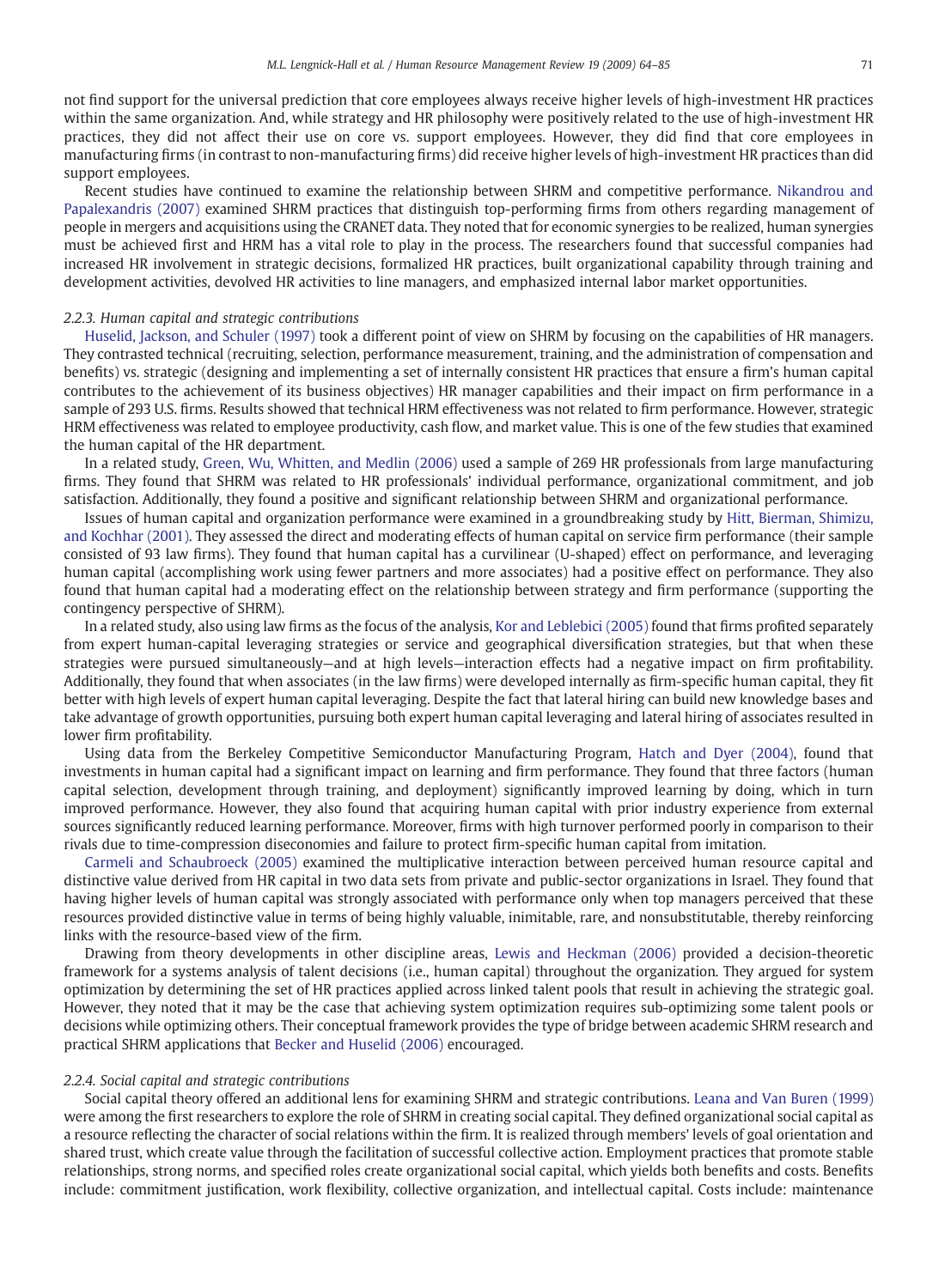costs, foregone innovation, and institutionalized power. Social capital in conjunction with human capital is considered by many to be the basis for intellectual capital, an important construct in the growing knowledge-based view of the firm (e.g., [Grant, 1996\)](#page-19-0).

Issues of social capital also were addressed by [Collins and Clark \(2003\)](#page-18-0). They examined top management teams' social networks as a source of competitive advantage in high technology firms. They hypothesized that a set of network-building HR practices (mentoring, incentives, and performance appraisal) would encourage the development of business relationships and that top management team networks would mediate the relationship between HR practices and firm performance (as measured by sales growth and stock performance). Using a sample of 73 technology firms, they found support for their predicted relationships.

In another article addressing issues of social capital, [Evans and Davis \(2005\)](#page-19-0) developed a theoretical framework showing how high performance work systems (HPWS) positively influence the internal social structure by facilitating network ties, generalized norms of reciprocity, shared mental models, role making, and organizational citizenship behavior. Financial performance is positively affected by HPWSs through administrative efficiency. Sustainable performance is positively affected by HPWSs through the flexibility that arises from the coordination and exploitation of knowledge resources.

Some researchers have proposed a multidimensional construct called intellectual capital that subsumes both social capital and human capital and introduces the additional element of organizational capital. For example, [Youndt and Snell \(2004\)](#page-21-0) proposed intellectual capital (human, social, and organizational) as a mediating variable in the relationship between HR systems and organizational performance. Their sample consisted of 208 organizations that had more than 100 employees. They found that selection and training and development were related to human capital, the use of collaborative HR activities was related to social capital, and accessible information systems along with HR activities that encourage knowledge documentation were related to organizational capital. Human capital and social capital had strong relationships with organizational performance. The researchers concluded that the hypothesized mediated relationship was supported.

The implications of this theme are particularly important in terms of recasting the role of HR professionals and HR activities within organizations. The move from managing people to making direct contributions to a firm's competitive position has raised the visibility and influence of HR in the 21st century.

#### 2.3. Theme 3: elaborating HR system components and structure

A third major theme in the SHRM literature examines the elements and structure of HR systems. Many of the questions raised in the exploration of contingency factors and efforts to fit specific aspects of HRM systems to particular organizational outcomes or processes led to the conclusion that HR policies and practices are complex and interdependent processes that should not be considered independently but, rather, should be examined as subsystems or bundles. This led to a variety of efforts both to unpack HR systems into elements that could be examined in greater detail and subsequently blended into unique configurations and to view HR activities as integrated systems.

In an early effort to examine the inner workings of an HR system, [Schuler \(1992\)](#page-20-0) identified the structure and components that comprise it: philosophy, policies, programs, practices, and processes. An HR philosophy is how the organization regards its human resources, what role they play in the success of the overall business, and how they are to be treated and managed. HR policies provide guidelines for action on people-related business issues and for the development of HR programs and practices based on strategic needs. HR programs are coordinated HR efforts specifically intended to initiate, disseminate, and sustain strategic organizational change efforts necessitated by the strategic business needs. HR practices include customary behaviors that support strategic needs. Finally, HR processes is how all other HR activities are identified, formulated, and implemented. [Kepes and Delery](#page-19-0) [\(2006\)](#page-19-0) have more recently used this model of HR system components for developing the concept of multiple internal fits.

#### 2.3.1. HR bundles and high performance work systems

[Arthur \(1994\)](#page-18-0) published one of the earliest empirical studies examining HR systems. Using a sample of steel minimills operating under two different HR systems (control vs. commitment), Arthur found that commitment HR systems in contrast to control systems, resulted in higher productivity, lower scrap rates, and reduced turnover. Further, he found that the impact of turnover on manufacturing performance was moderated by the type of HR system. This article marked the beginning of a stream of research on HR systems and the search for "bundles" of HR practices and high performance work systems (HPWS) that influence organizational performance.

[Dyer and Reeves \(1995\)](#page-19-0) set the stage for the more integrative perspective on HR systems. They took stock of the SHRM literature to date and noted that bundles or configurations of HR practices may be more important than single activities. Coincidentally, in the same year, two of the most significant SHRM empirical studies examining HR bundles were published, one by [Huselid \(1995\),](#page-19-0) and the other by MacDuffi[e \(1995\).](#page-19-0)

Using a sample of 1000 firms, [Huselid \(1995\)](#page-19-0) examined the relationship between high performance work systems (HPWSs) and firm performance. High performance work systems were defined as those including comprehensive employee recruitment and selection procedures, incentive compensation and performance management systems, and extensive employee involvement and training. Huselid found that the relationship between HPWSs and corporate financial performance was mediated by turnover and productivity. HPWSs reduce turnover and increase productivity, thus having a positive effect on corporate financial performance.

MacDuffi[e \(1995\)](#page-19-0) used a 1989–1990 survey of 62 international automotive assembly plants to test whether HR bundles affected plant productivity and quality. HR bundles were defined as interrelated and internally consistent HR practices. These HR bundles were hypothesized to create multiple, mutually reinforcing conditions that support employee motivation and skill acquisition. He also hypothesized that an HR bundle or system must be integrated with the firm's overall business strategy to be effective (i.e., the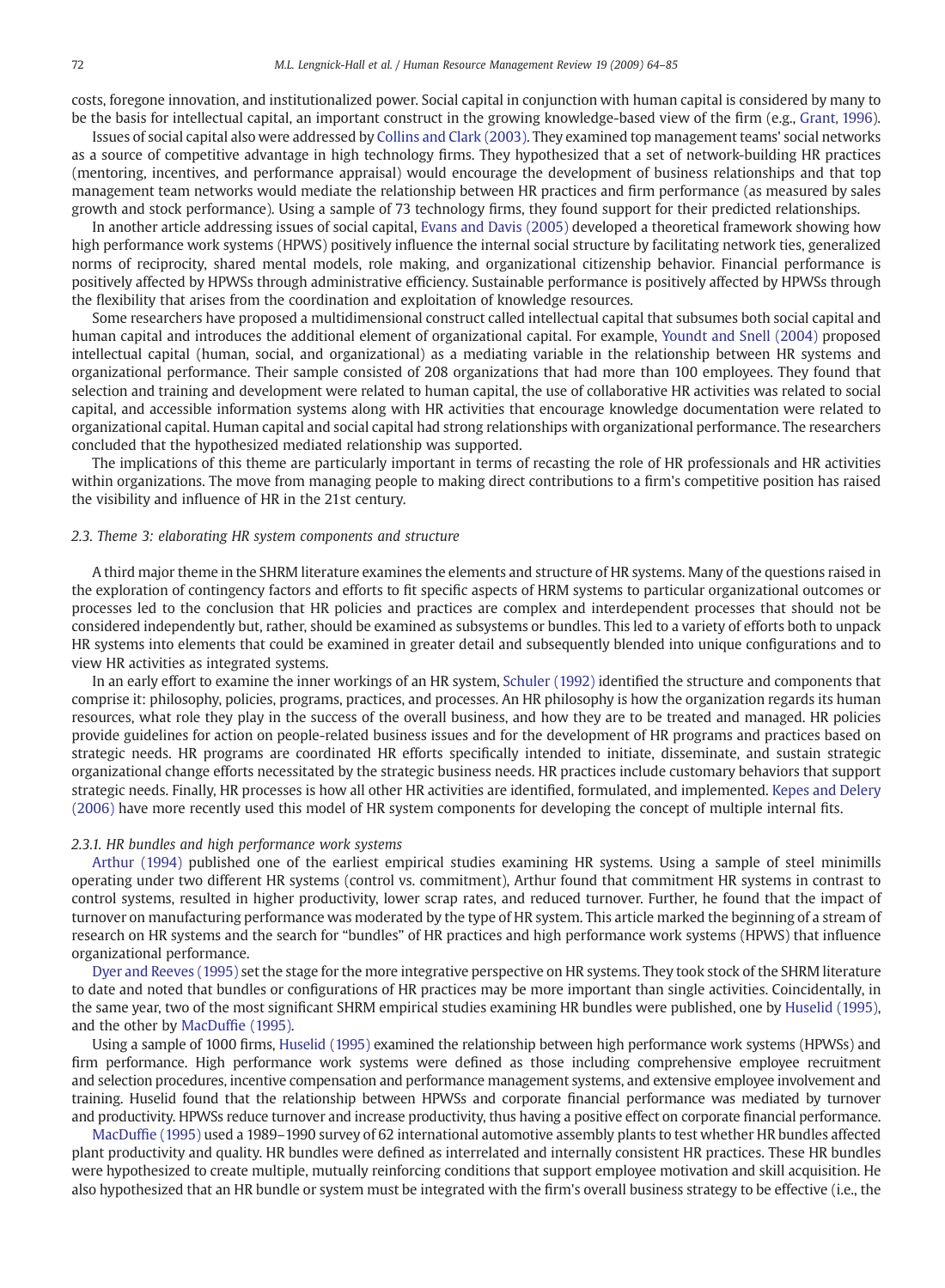contingency perspective). Macduffie found support for the effect of HR bundles on plant productivity and quality. Furthermore, he found that flexible production plants consistently outperformed mass production plants.

[Shih, Chiang, and Hsu \(2006\)](#page-20-0) examined the impact of HPWSs on organizational performance. Using a sample of publicly listed firms in Taiwan and MNCs with branch offices in Taiwan, they found that better performing firms invested in more sophisticated HRM practices, which further enhanced organizational performance (a reciprocal causal relationship). Thus the importance of HR bundles continued to receive support.

High performance work systems continue to generate interest with SHRM researchers. For example, [Macky and Boxall \(2008\)](#page-20-0) examined the relationship between HPWSs and employee attitudes. They found that HR practices normatively associated with HPWSs have an additive, positive relationship with the employee work attitudes of job satisfaction, trust in management, psychological identification with their organizations, and intention to remain employed with their organizations. While they did not collect either labor productivity or financial measures of organizational performance, these researchers advanced our understanding of what likely mediates the relationship between HPWSs and organizational performance.

#### 2.3.2. HR system architecture

It became clear to many researchers that organizations rarely have a single HR system that covers all employees. In fact, most organizations have at least two systems (e.g., managerial and hourly). The term HR architecture has become widely accepted as a way of describing multiple HR systems within a single organization.

[Tsui, Pearce, Porter, and Tripoli \(1997\)](#page-20-0) were among the first to develop the idea that individual organizations may have multiple HR systems, and that these HR systems may yield different outcomes. The researchers identified four different types of employee– organization relationships. In a quasi-spot contract, the employer offers short-term, purely economic inducements in exchange for well-specified contributions from the employee. The mutual investment relationship involves some degree of open-ended and long-term investment in each other by both the employer and the employee. In the underinvestment relationship, the employee is expected to undertake broad and open-ended obligations while the employer reciprocates with short-term and specified rewards. In the overinvestment relationship, the employee is expected to perform well-specified job-focused activities, but the employer offers open-ended and broad-ranging rewards. Drawing on a sample of 976 employees in 85 different jobs across 10 companies, the researchers found that employees in both the overinvestment and mutual investment approaches had higher performance on core tasks, higher citizenship behavior, and higher affective commitment than employees in quasi-spot and underinvestment approaches.

[Lepak and Snell \(1999\)](#page-19-0) proposed a typology of multiple HR systems based upon two dimensions: uniqueness of human capital (firm-specificity of skills) and value of human capital (strategic importance of skills). Jobs with high uniqueness and high strategic value are described as being in an internal development employment mode with an organization-focused employment relationship and a commitment HR configuration. Jobs with high uniqueness and low strategic value are described as being in an alliance employment mode with a partnership employment relationship and a collaborative HR configuration. Jobs with high strategic value and low uniqueness are described as being in an acquisition employment mode with a symbiotic employment relationship and a market-based HR configuration. Jobs with low uniqueness and low strategic value are described as being in a contracting employment mode with a transactional employment relationship and a compliance HR configuration. Lepak and Snell made the important observation that not all jobs and employees are equally valuable to an organization and that the use of multiple HR systems may reflect these differences and yield better outcomes. This typology has had considerable influence on subsequent SHRM research.

[Lepak and Snell \(2002\)](#page-19-0) provided empirical support for their HR architecture typology (i.e., different HR configurations used for different groups of employees). With a sample of 148 firms, they surveyed 84 senior executives, 102 senior HR managers, and 48 line managers. Results showed that strategic value and uniqueness of human capital varied across the four employment modes.

In a follow-up study, [Lepak, Takeuchi, and Snell \(2003\)](#page-19-0) surveyed senior executives and senior HR managers on their firms' use of each employment mode. Archival performance data were available on each of the companies in the sample making it possible to test HR practice and performance relationships. Results showed that the greater use of knowledge-based employment and contract work was positively associated with firm performance. They also found an interaction between knowledge-based and contract work with job-based employment to affect job performance. Additionally, results showed that technological intensity (level of sophistication and customization possible within the production process) moderated the relationship between knowledge-based employment and firm performance as well as job-based employment and firm performance.

[Liu, Lepak, Takeuchi, and Sims \(2003\)](#page-19-0) extended the theoretical basis of the HR architecture by proposing specific leadership styles for each of the four employment modes: contracting, job-based, alliance/partnership, and knowledge-based. The contracting mode requires directive leadership, in which leaders try to establish followers as compliant subordinates by relying on such behaviors as command and direction, assigned goals, and punishments. The job-based mode requires transactional leadership, in which leader–follower relationships are based on series of exchanges or bargains between leaders and followers. The alliance/ partnership mode requires transformational leadership, in which leaders stimulate followers to transcend their own self-interests for a higher collective purpose, mission, or vision. And, the knowledge-based mode requires empowering leadership, in which followers are targeted to develop their own self-control, are encouraged to participate in decision-making, and, to a large degree, charged to innovate and act on their own.

[Palthe and Kossek \(2003\)](#page-20-0) developed a typology of organizational subcultures (employee-centered, profession-centered, taskcentered, and innovation-centered). They argued that these subcultures should be matched with the four different employment modes ([Lepak & Snell, 1999](#page-19-0)) to effectively translate HR strategy into HR practice. Thus, an employee-centered subculture is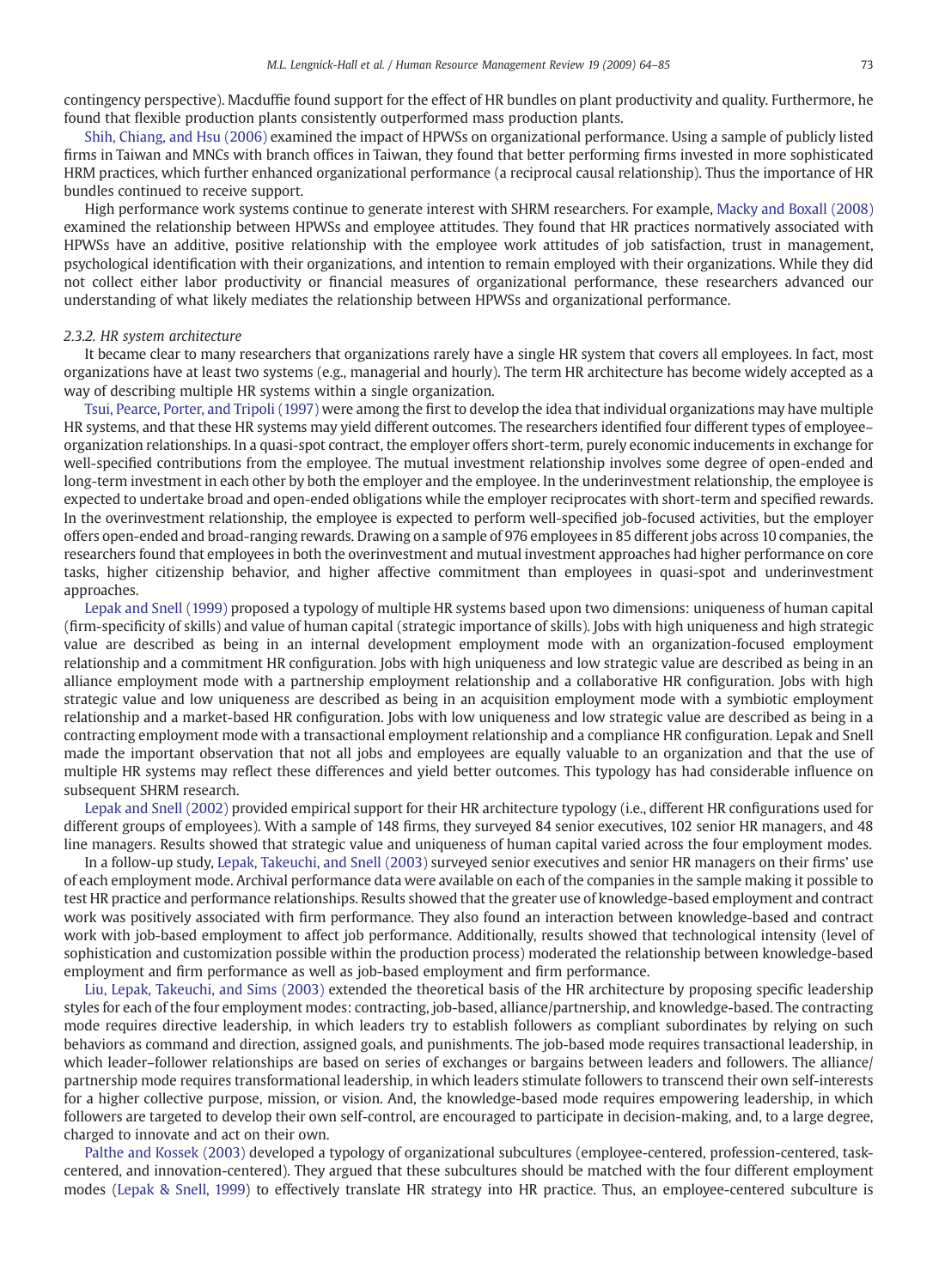matched with creating human capital, a profession-centered subculture is matched with acquiring human capital, a task-centered subculture is matched with contracting human capital, and an innovation-centered subculture is matched with creating human capital alliances.

Recently [Kang, Morris, and Snell \(2007\)](#page-19-0) extended the HR architecture model into the realm of the knowledge-based view of the firm. After establishing that the two primary foci of knowledge-based competition are knowledge exploration and knowledge exploitation, they introduced a framework of relational archetypes (entrepreneurial and cooperative) derived from [Nahapiet and](#page-20-0) [Ghoshal's \(1998\)](#page-20-0) three dimensions of social capital: structural, affective, and cognitive. They overlaid the relational archetypes on the four categories of the HR architecture and proposed how firms can strategically mange their employees to create value.

Introducing a new perspective on components of HR systems, [Kulkarni and Ramamoorthy \(2005\)](#page-19-0) proposed that that the interplay among firm and usage specificity of human assets, potential for value creation, and types of uncertainty (competitive and behavioral) determines different modes of employment contracts. Human assets are defined as firm-specific if their value to one firm is greater than their value to all other firms. Human assets are considered usage-specific if their value decreases when a firm applies them differently or redeploys them in another activity. Two types of uncertainty are identified: competitive uncertainty refers to unpredictability regarding the actions of potential or existing competitors, whereas behavioral uncertainty is attributable to the opportunism or strategic behavior of the transacting parties. Kulkarni and Ramamoorthy's framework proposes eight different types of employment mode contracts in contrast to the four of [Lepak and Snell \(1999\)](#page-19-0). Rather than viewing employment contract modes as tradeoffs between commitment and flexibility, these researchers see each dimension as a continuum, and the difference between two levels of a dimension may be a matter of degree rather than a clear dichotomy.

Research along this theme has followed two distinct yet related paths. Some of the work focused on looking inside HR systems to elaborate the component parts and to explain how different groupings yield different outcomes — the inside–out perspective [\(Wright, Snell, & Jacobsen, 2004\)](#page-21-0). Other studies adopted more of an outside–in approach and articulated patterns across HR systems that lead to archetypes and commonalities.

#### 2.4. Theme 4: expanding the scope of SHRM

When HR activities emphasized managing employees to perform specific tasks and behave in certain ways, the focus was naturally on relationships and actions taking place within the host organization. However, as the emphasis shifted to strategic capabilities and competitive contributions, the relevant arena for action started to expand beyond a single business unit or firm or group of stakeholders.

#### 2.4.1. SHRM outside the focal organization

In one of the first efforts to expand the scope of SHRM, [Schuler and MacMillan \(1984\)](#page-20-0) explained how the HR function could be deployed to affect competitive advantage, not only in the focal organization, but in its value chain as well. The concept of a value chain was first used by [Michael Porter \(1985\),](#page-20-0) one of the leading strategy scholars. The value chain describes both upstream (suppliers) and downstream (distributors) relationships an organization has with other organizations. Some organizations are fully vertically integrated, creating their products or providing their services from beginning to end. Other organizations carve out only a piece of the value chain for themselves and rely upon other organizations to obtain their raw materials or to distribute their products or services. As Schuler and MacMillan asserted, a value chain provides an organization with several potential "strategic targets" for using an HR competitive advantage. And, depending upon which HR practices an organization excels at ("strategic thrusts"), there is an opportunity for affecting competitive advantage beyond an organization's own boundaries.

In a variation of this, [Lengnick-Hall and Lengnick-Hall \(1999\)](#page-19-0) suggested extending the scope of HR activities into the value chain by including the customer as part of the HR domain. They explained how external customers can provide useful inputs for HR activities (i.e., job analysis information), participate directly in HR activities (i.e. selection decisions), and can be recipients of HR processes (i.e., receive training that makes them better co-producers). By extending the reach of HR policies and practices to include customers of the organization the strategic contribution of HR is likewise expanded.

In a similar vein, [Tsui \(1987\)](#page-20-0) proposed a multiple constituency approach to SHRM, asserting that HR departments must meet multiple objectives, some of which are operational and some are strategic. Constituencies include both those within the organization (e.g., line managers) as well as those outside the organization (e.g., regulatory agencies). From this perspective a broad set of performance outcomes is considered relevant and interactions across policies and practices are often as important as the elements themselves. The multiple stakeholder approach has received renewed attention recently ([Boxall & Purcell, 2008;](#page-18-0) [Colakoglu, Lepak, & Hong, 2006\)](#page-18-0).

In another approach that looks beyond the boundaries of a single organization, [Gardner \(2005\)](#page-19-0) defined a new construct, human resource alliances (different from [Lepak and Snell's \(1999\)](#page-19-0) use of the term), as a voluntary arrangement between two or more firms involving the exchange or sharing of resources or services for the purpose of improving the selection, management, and retention of employees. These alliances can take such forms as employee sharing, training and development partnerships, and quasi-internal labor markets. Gardner proposed a number of conditions in which organizations might enter into these types of relationships.

#### 2.4.2. SHRM in an international context

The next expansion of the scope of SHRM took factors influencing international business activities into account. As described previously, [Milliman et al. \(1991\)](#page-20-0) were among the earliest researchers to examine strategic human resource management in an international context. Others soon followed their lead.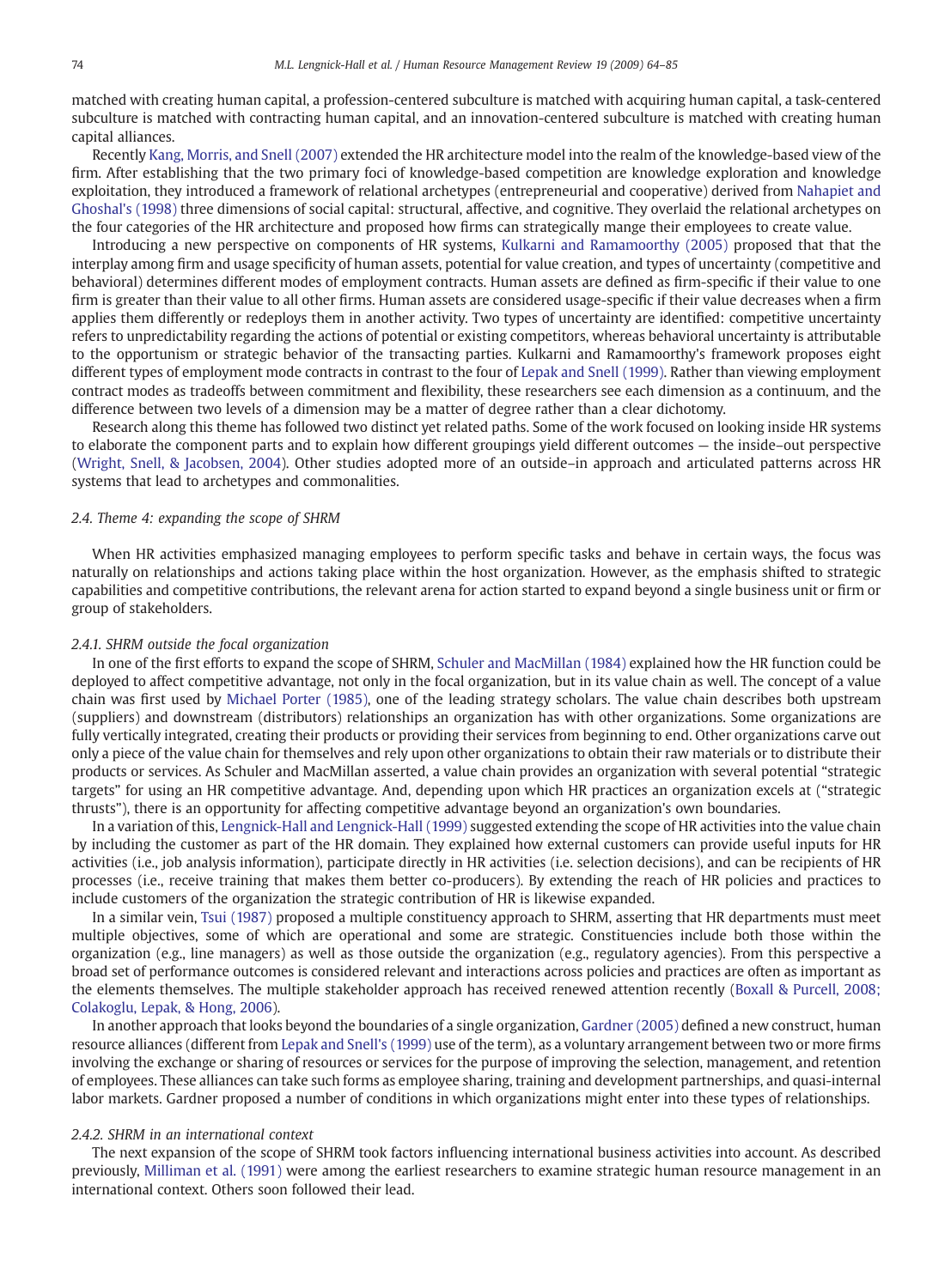[Schuler, Dowling, and DeCieri \(1993\)](#page-20-0) further developed the concept of strategic international human resource management. They proposed a framework of SIHRM that focuses on the strategic components of multinational enterprises: interunit linkages and internal operations. SIHRM adds the complexity of differentiation/integration in a multinational context to the mix of elements comprising the field of strategic human resource management.

Continuing this stream, [Martin and Beaumont \(2001\)](#page-20-0) developed a process model of strategic HR change in multinational enterprises which identifies the key factors that lead to successful change outcomes. Building on [Kostova's \(1999\)](#page-19-0) model and integrating institutional theory with strategic discourse, they identified three major stages in the strategic HR change process: habitualization (conception of the need for change and new programs), objectification (transition), and sedimentation (emergence of new strategic direction and discourse).

[Minbaeva, Pedersen, Björkman, Fey, and Perk \(2003\)](#page-20-0) examined knowledge transfer and subsidiary absorptive capacity in multinational corporations (MNCs). Using a sample of 169 subsidiaries of MNCs, they conceptualized absorptive capacity as consisting of both employees' ability and motivation and found that both ability and motivation are needed to facilitate the transfer of knowledge from other parts of MNCs. They found that the greater the absorptive capacity of the subsidiary, the higher the level of knowledge transfer. This study reiterates the connection between HRM and knowledge-based sources of competitive advantage.

[Björkman and Lervik \(2007\)](#page-18-0) identified factors influencing the transfer of HR practices to MNC units: implementation, internalization, and integration. They described the transfer of HR practices as a social process, the outcomes of which are influenced by governance mechanisms used by the MNC, characteristics of the subsidiary HR systems, the social relationship between the subsidiary and the MNC headquarters, and the transfer approach taken by management at headquarters.

Recent studies have extended the international perspective to examine the adoption of SHRM in emerging economies—in particular China and India. Using a sample of 600 Chinese firms, [Wei and Lau \(2005\)](#page-21-0) examined three factors that lead to a firm's adoption of SHRM: market orientation, HRM importance, and HRM competency. As predicted, Chinese firms were more likely to adopt SHRM if they were more market-oriented (regardless of ownership structure), the HRM professionals were competent, and top management put a higher priority on HRM. Their study shed light on the adoption of SHRM in emerging economies.

[Wang, Bruning, and Peng \(2007\)](#page-21-0) used a sample of 167 organizations in China to assess the relationship between organizational goal priorities (economic and humanistic) and the adoption of high-performance HR practices. They found no differences in economic goal priorities, but humanistic goals were emphasized most in foreign-owned enterprises, least in Chinese public-owned enterprises, and somewhere in between the two among privately-owned enterprises. There was not much difference in highperforming HR practices across all three types of organizations. Additionally, they found that the relationship between organizational goals and HR practices was strongest for private-owned enterprises, next strongest for foreign-invested enterprises, and weakest for public-owned organizations.

[Som \(2007\)](#page-20-0) presented several propositions regarding the adoption of SHRM in India that he believes also may apply in other emerging economies. He proposed that the national environment (extent of unionization and sector characteristics, technological sophistication), organizational restructuring and ownership structure, legitimizing driver (use of international consultants), organizational culture, and the role of HR department, all have influenced the adoption of SHRM in India.

Recently, [Wocke, Bendixen, and Rijamampianina \(2007\)](#page-21-0) used a cross-case study analysis to describe four approaches for configuring multinational corporate HR strategy. They identified two dimensions, level of abstraction and scope, which determine the four types of corporate HR strategy. Level of abstraction refers to the level at which the HR strategy is focused (e.g., recommendations, policies, operational-level procedures), whereas scope is the extent of HR management practices dealt with in the HR strategy (e.g., focus on two or three key areas vs. a comprehensive list of practices). The determinants of which type of corporate HR strategy is pursued include: the business model, the impact of national culture on the business model, and the role of an MNE's organizational culture in directing and controlling affiliates.

[Akhtar, Ding, and Ge \(2008\)](#page-18-0) surveyed general managers and HRM directors in 456 Chinese companies on product/service performance and financial performance of their companies and a range of SHRM practices. They found that a set of HR practices (training, participation, reoriented appraisals, and internal career opportunities) affected both product/service performance and financial performance. Additionally, they found that employment security and job descriptions contributed uniquely to product/ service performance, and that profit sharing contributed uniquely to financial performance.

[Ngo, Lau, and Foley \(2008\)](#page-20-0) examined SHRM practices in China to assess their impact on firm performance and employee relations climate. They also tested whether firm ownership moderated the relationships. The researchers found that the levels of adoption of SHRM and HR practices were lower in state-owned enterprises than in foreign-owned or privately-owned enterprises. Furthermore, both SHRM and HR practices were found to have direct and positive effects on financial and operational performance, as well as employee relations climate. But, ownership only moderated the relationship for financial performance.

As the scope of SHRM continues to expand, the context for designing SHRM systems and assessing SHRM performance becomes more varied and more complicated. Not only should organizational differences be taken into account; cultural and economic systems differences also need to be considered in order to design effective SHRM policies and practices.

#### 2.5. Theme 5: achieving HR implementation and execution

As the conceptual frameworks guiding SHRM became more intricate and more extensive, a growing concern with a firm's ability to actually achieve its intended HR practices and strategic results began to emerge. [Truss and Gratton \(1994\)](#page-20-0) distinguished between intended business strategy and realized business strategy as well as intended human resource strategy and realized human resource strategy. The intended business strategy is that which articulates the strategic objectives pursued by the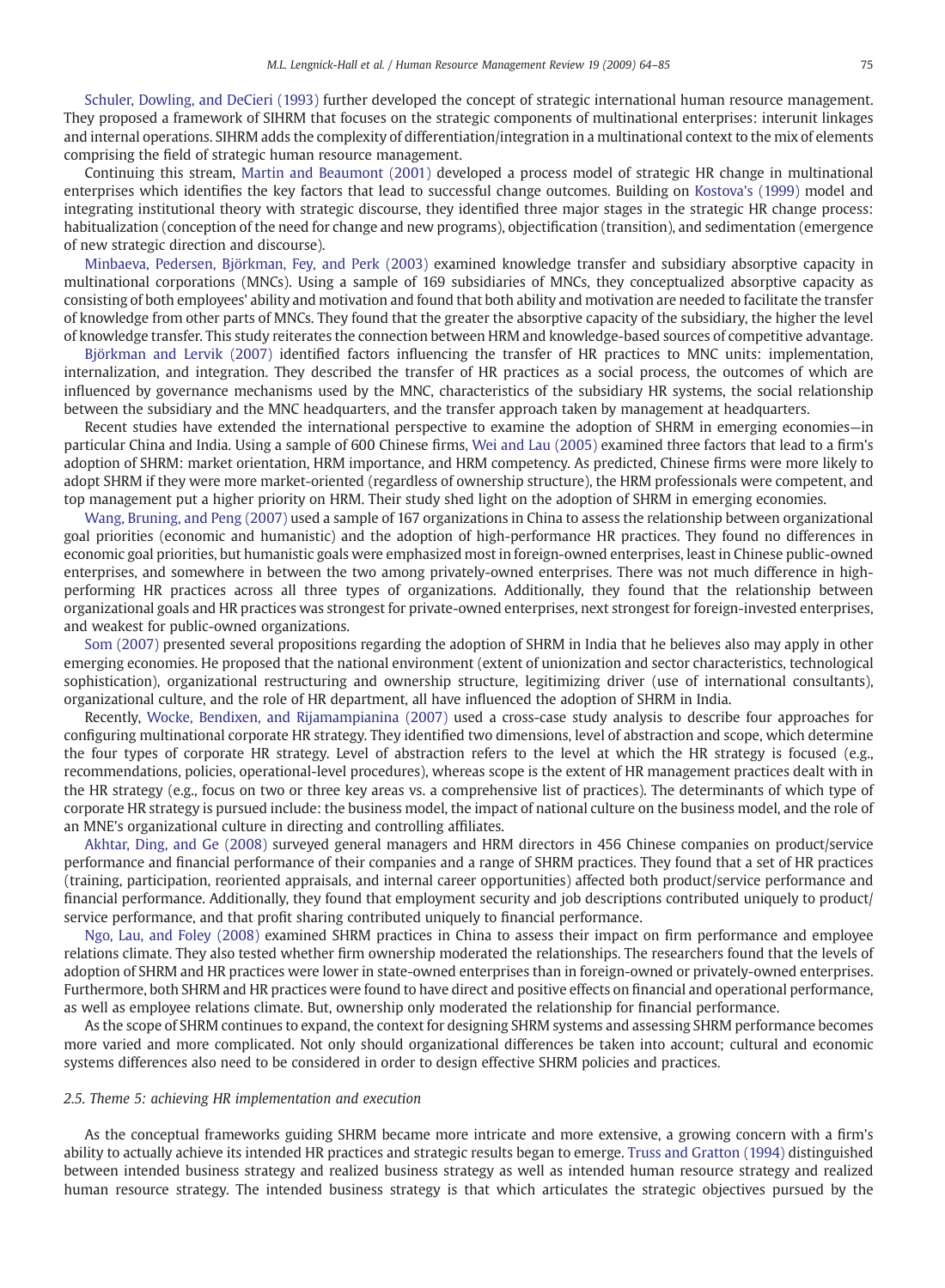organization. It may differ from the realized business strategy due to various contextual factors, unexpected challenges or changes in direction that inhibit its effective implementation. Likewise the intended human resource strategy may differ from the realized human resource interventions. The realized human resource interventions are those HR activities that take place within the organization, and they may or may not be in response to any articulated HR strategy. This distinction between intended and realized human resource strategy may account for some of the inconsistent findings in the SHRM literature which have often relied on intended HR strategies rather than human resource strategies that were actually implemented.

In 1999, the journal Human Resource Management published a series of SHRM case studies [\(Becker & Huselid, 1999](#page-18-0)) of leading companies: Lucent technologies ([Artis, Becker, & Huselid, 1999](#page-18-0)), Quantum [\(Barber, Huselid, & Becker, 1999\)](#page-18-0), Praxair [\(Harris,](#page-19-0) [Huselid, & Becker, 1999\)](#page-19-0), and Sears [\(Kirn, Rucci, Huselid, & Becker, 1999](#page-19-0)) which dealt directly with concerns over realized HR practices and actual results. Along with another article by [Rucci, Kirn, and Quinn \(1998\)](#page-20-0) that provided a case study of Sears' employee–customer profit chain, these studies contributed extensively to identifying the causal sequence from mission and vision to operating level behaviors. The work at Sears has stimulated others (e.g., [Kaplan & Norton, 2004\)](#page-19-0) to develop causal strategy maps that link employee behaviors and HR practices to an organization's specific strategy. The concept of causal strategy maps has been developed primarily in the practitioner literature, but holds promise for enhancing our understanding of vertical fit (i.e., fit between an organization's strategy and human resources).

Along a similar track, a number of studies have focused on strategy implementation since [Becker and Huselid's \(2006\)](#page-18-0) call for this type of research. For example, [Boswell \(2006\)](#page-18-0) introduced a new construct—employee line-of-sight—that has implications for implementing SHRM. She defined this construct as consisting of two components: (1) understanding an organization's strategic objectives, and (2) understanding how to contribute to those objectives. The development of a measurement instrument and field test revealed that employee line of sight to an organization's objectives and/or how employees contribute to those objectives varies by hierarchical level, tenure, and number of positions held within the company. Employees higher in the organization who had longer tenure and held fewer positions within the company, had greater line of sight. Clearly, breakdowns in employee line of sight reduce the likelihood of effective SHRM implementation.

[Khilji and Wang \(2006\)](#page-19-0) collected data to test whether there is a difference between what an organization intends to implement regarding HR practices and what actually gets done. Using a sample from the banking industry in Pakistan, these researchers conducted 195 interviews, obtained 508 questionnaire responses, and examined company documents. They found that implemented HRM was substantially different from intended HRM.

From a different perspective on the importance of execution, [Sheehan, Cooper, Holland, and De Cieri \(2007\)](#page-20-0) examined the relationship between the human resource management function's access to avenues of political influence and perceived organizational performance. Using a sample of 441 Australian HR managers, the researchers found that CEO and organizational support for HRM (i.e., substantive value commitment) was more influential than HRM representation on the board of directors (i.e., symbolic value commitment) in determining HRM political influence. This study sheds light on what conditions are necessary for SHRM to be adopted and implemented effectively in organizations.

Differences in perceptions of SHRM among senior managers were also examined. [Bartram, Stanton, Leggat, Casimir, and Fraser](#page-18-0) [\(2007\)](#page-18-0) collected data on perceptions of SHRM from CEOs, HR directors, and other senior managers from 132 Australian public healthcare providers. They found significant differences in perceptions of SHRM and actual HR priorities among the three groups. Thus, implementation of SHRM may be affected by top management not all 'singing from the same page.' The researchers argue that until the facilitating and enabling role of HRM is understood and express links are made between HRM and the performance management expectations of staff in relation to achieving patient outcomes, HRM will continue to be seen as an administrative function vulnerable to financial constraint in difficult times. This study lends evidence to the classic complaint that HR hasn't successfully justified its strategic importance in many organizations. These recent studies have reinforced the importance of examining implementation factors as well as intentions and the need to measure realized strategic human resource management practices and their outcomes. This latter thrust leads directly to the next theme.

#### 2.6. Theme 6: measuring outcomes of SHRM

Determining valid and appropriately representative measures of SHRM activities has been an underlying concern throughout the evolution of the field. Early in the development cycle, concerns with measuring outcomes were often mentioned, but rarely dealt with in any depth. As performance issues became more prominent across SHRM studies, and as concerns with realized outcomes became more widespread, efforts to determine what to measure and how to determine effective outcomes took center stage.

[Rogers and Wright \(1998\)](#page-20-0) questioned the use of stock price and bottom line measures in studies examining the relationship between HRM and organizational performance. As a remedy, they proposed a performance information markets (PIM) system. PIMs allow researchers to assess the extent to which the firm satisfies stakeholders in different sorts of markets and allow stakeholders to evaluate both the organizational objectives and how well the organization is achieving them. Similar to a balanced scorecard approach ([Kaplan & Norton, 1996\)](#page-19-0) Rogers and Wright propose four performance information markets: the financial market, the labor market, the consumer/product market, and the political/social market. Use of an expanded view of organizational performance and its emphasis on different stakeholder perspectives has been echoed by many others as well (e.g., [Boxall & Purcell,](#page-18-0) [2008\)](#page-18-0). This approach clearly makes more sense for nonprofit and public sector organizations, where traditional financial measures of success are deficient criteria.

[Kaye \(1999\)](#page-19-0) raised an important concern about SHRM. Does SHRM benefit employees as well as their organizations? Virtually all SHRM research takes the managerial/organizational perspective with an emphasis on the consequences for organizational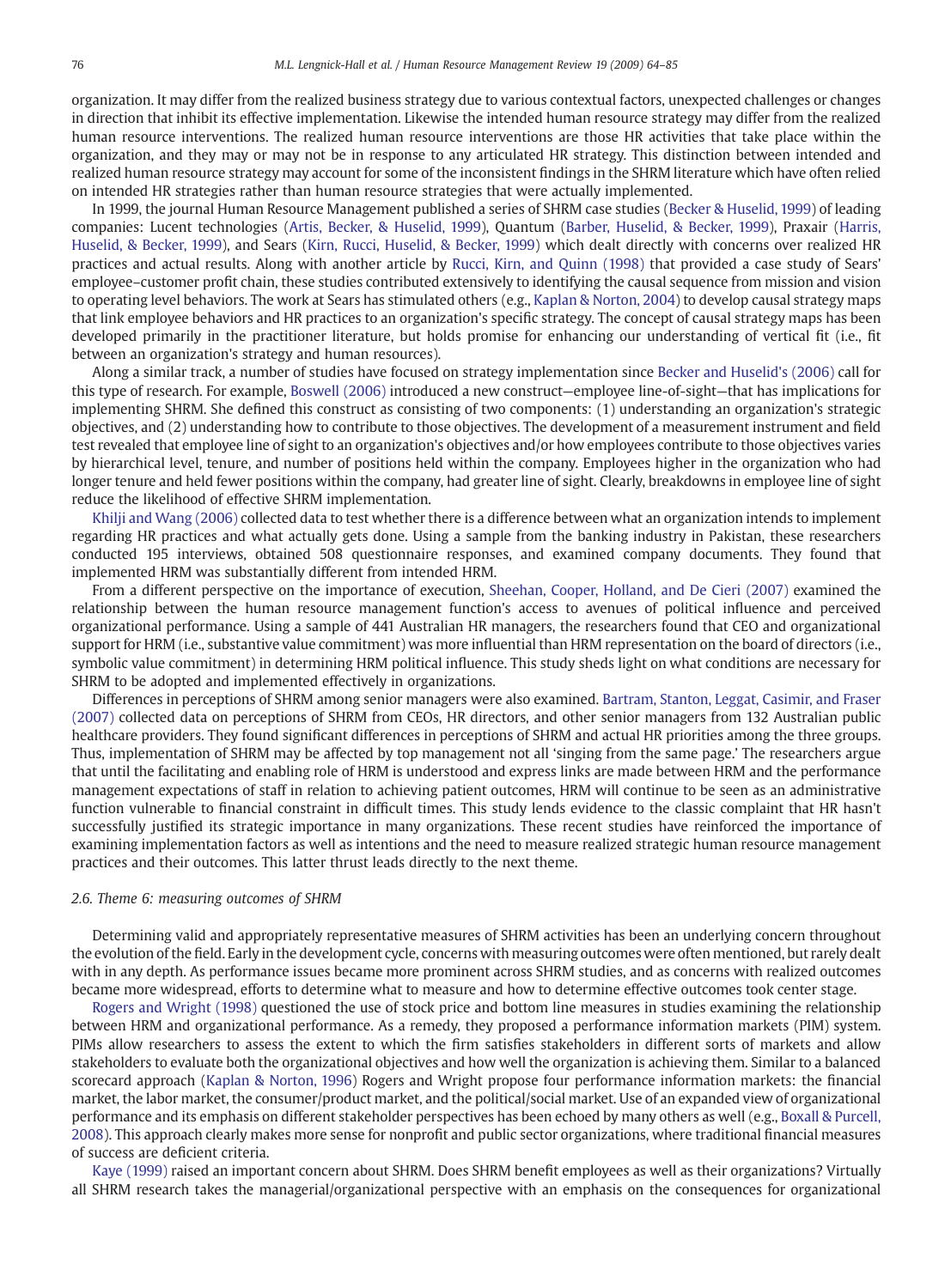performance. Few, if any, question the impact of SHRM on individuals. Kaye suggests that SHRM may be improving the bottom line of companies, but may be hurting employees—especially when workers are viewed as commodities. As Kaye explains, a broadening of SHRM will be required. Ethical perspectives on SHRM are rare, and the field needs more examination of these issues.

Issues of organizational effectiveness were also examined by [Panayotopoulou, Bourantas, and Papalexandris \(2003\)](#page-20-0). They applied the competing values framework ([Quinn & Rohrbaugh, 1981](#page-20-0)) using a sample of 104 Greek organizations. The competing values framework provides multiple measures of organizational effectiveness, similar to [Rogers and Wright's \(1998\)](#page-20-0) PIM model and [Kaplan and Norton's \(1996\)](#page-19-0) balanced scorecard. They found that when HRM is consistent with the competitive strategy, it has significant effects on financial performance. Additionally, they found that market performance is positively influenced by HRM flexibility and negatively influenced by HRM control. But, if the external environment is complex, the most successful combination is control-internal orientation.

[Way and Johnson \(2005\)](#page-21-0) proposed a different framework for examining the impact of SHRM. They asserted that organizational outcomes are a product of the interaction between the actual behaviors of human resources (HR outcomes) and the other functional resources and inputs deployed and used by the organization. Furthermore, the organization's other functional resources and inputs may be influenced by external stakeholders (e.g., suppliers, investors, etc.), such as when suppliers influence functional inputs and resources by failing to provide the resources necessary for the organization's human resources to produce the desired outcomes or by providing resources that enhance the efficiency with which human resources can produce the desired organizational outcomes. Their conceptualization offers a more realistic view of just how much impact SHRM can have on organizational outcomes by establishing boundary conditions within which SHRM operates. This is another example of the field maturing. Recognizing its limitations and articulating them lends credibility to the field, allowing it to set the agenda for discussion.

#### 2.7. Theme 7: evaluating methodological issues

As the SHRM field matured, and some conceptual frameworks and theoretical assumptions became more fully established, important methodological concerns began to materialize. In 2000, a debate ensued over methodological issues that have plagued research on the relationship between HR systems and organizational performance. [Gerhart, Wright, McMahan, and Snell \(2000\)](#page-19-0), kicked off this debate by asserting that SHRM researchers need to pay more attention to measurement error and construct validity issues. Using a study of 44 HR executives across 12 firms, they argued that an important component of measurement error—rater differences—had been ignored, and could lead to inaccurate inferences about the magnitude and causality of relationships between variables of substantive interest. Their criticism focused primarily on the use of single raters in providing HR and other organization-level constructs. They demonstrated how generalizability theory could be used to ameliorate this problem.

[Huselid and Becker \(2000\)](#page-19-0) responded to the [Gerhart, Wright, McMahan, and Snell \(2000\)](#page-19-0) article suggesting that the criticism was taken too far by calling into question prior empirical work on the relationship between HR systems and firm performance. They asserted that while reliability issues can be problematic in SHRM research—and should be addressed—focusing on increasing the number of raters only yields small potential improvements at a substantial cost in response rate. Huselid and Becker further argued that the measurement focus should be directed more at the omitted variables problem and what mediates the HR system to organizational performance relationship rather than the reliability of raters.

[Gerhart, Wright, and McMahan \(2000\)](#page-19-0) responded to [Huselid and Becker \(2000\)](#page-19-0) and did not back off either their analyses or conclusions about the measurement error issue previously identified. However, they did agree with Huselid and Becker that the research process involves tradeoffs, and that no single study can provide the final judgment on a line of inquiry.

[Wright et al. \(2001\)](#page-21-0) presented data from three additional studies that examined the impact of measurement error on the measurement of HR practices. Results of all three studies provided additional evidence that single respondent measures of HR practices contain large amounts of measurement error. While this debate was not resolved—and may never be resolved—it does highlight that SHRM research involves choices, both strategic and tactical, and that these choices have implications for the interpretation of results and the accumulation of knowledge ([Sackett & Larson, 1990](#page-20-0)).

Later during this period, [Wright, Snell, and Dyer \(2005\)](#page-21-0) used data from 45 business units and correlated HR practices with past, concurrent, and future operational performance measures. They found that correlations with performance measures at all three times are both high and invariant, and controlling for past or concurrent performance nearly eliminated the correlation of HR practices with future performance. Their results provided cautionary evidence to SHRM researchers about making causal inferences regarding the relationship between HR practices and organizational performance.

[Wright and Haggerty \(2005\)](#page-21-0) further encouraged SHRM researchers to consider time, cause, and individuals in future theorizing. They noted the temporal lag between when HR practices are implemented and when results are realized as one issue that should be incorporated in SHRM theories. Regarding causality, they noted their own research which suggests possibilities for reverse causation (i.e., organizational performance causes HR systems) that should be considered. And, finally, regarding individuals, they suggested more multi-level (individual, group, and organizational) theories of the relationship between HRM and economic performance (e.g., [Ostroff & Bowen, 2000\)](#page-20-0).

A new concern was introduced by [Arthur and Boyles \(2007\)](#page-18-0) as well as [Kepes and Delery \(2006\)](#page-19-0) who noted that a significant problem in SHRM research investigating the relationship between HR systems and organizational performance is in how researchers measure HR systems. Both sets of authors built upon Schuler's conceptualization of HR systems as consisting of hierarchically related levels of HR principles, policies, programs, practices, and climate (Arthur & Boyles) or organizational climate, HR system and philosophy, policies, practices, and processes (Kepes & Delery). Both sets of authors also observed that HR systems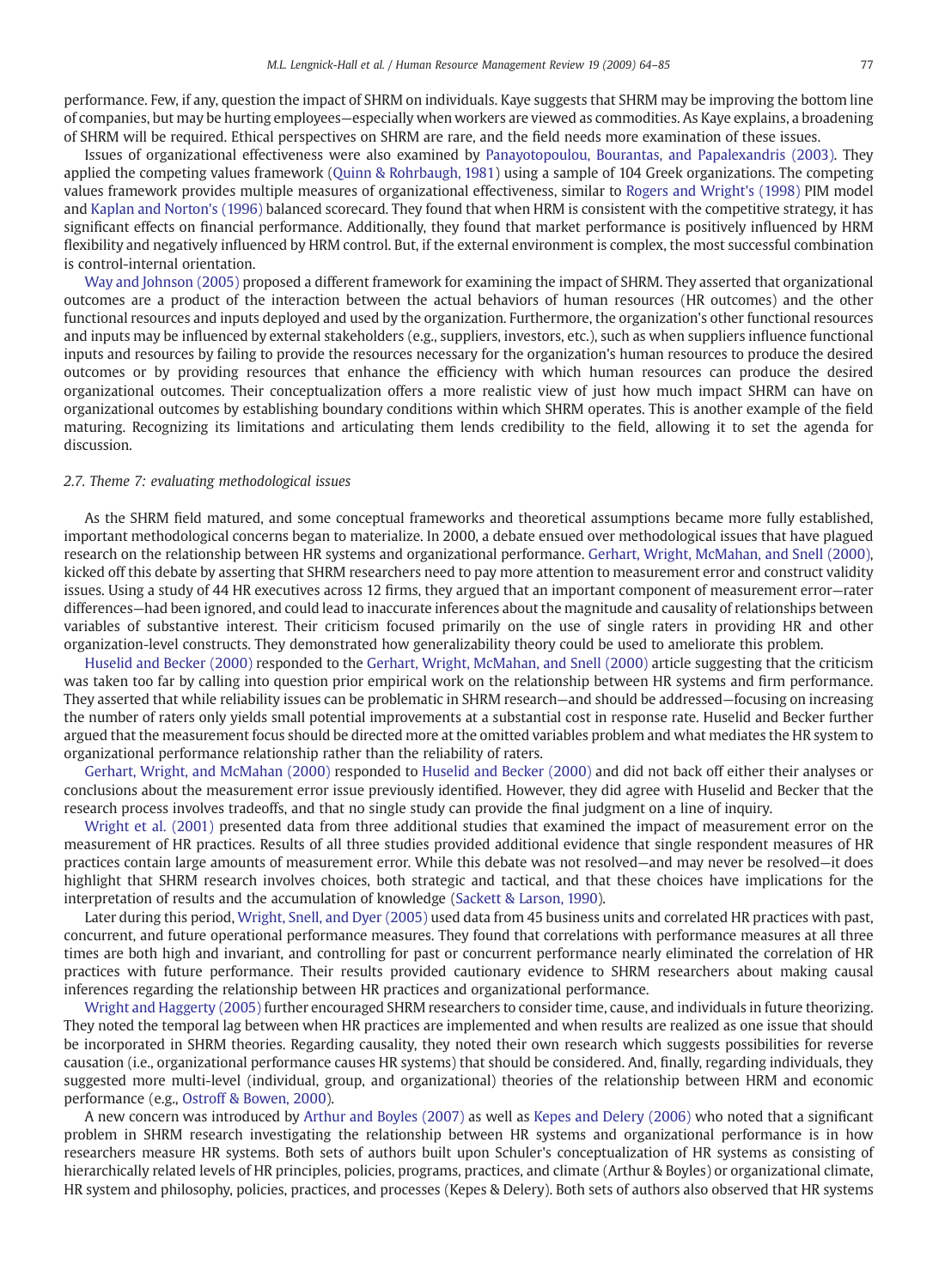typically are measured at only one level—HR programs. Both sets of authors argued for more comprehensive, multi-level measures of HR systems.

While [Arthur and Boyles \(2007\)](#page-18-0) and [Kepes and Delery \(2006\)](#page-19-0) focused on the independent variable in the relationship between HR systems and organizational performance, [Colakoglu et al. \(2006\)](#page-18-0) focused on the dependent variable, performance. They noted that performance varies by how proximal it is to the intended impact of HR practices, the level at which it is aggregated, and the stakeholder groups whose interests are met. They argued, as have others in the past (e.g., [Rogers & Wright, 1998; Tsui, 1987\)](#page-20-0) that SHRM researchers need to examine organizational performance from a multiple stakeholder perspective. [Colakoglu et al. \(2006\)](#page-18-0) asserted that relying on a single performance measure to assess the benefits or implications of HRM in different types of companies and in different contexts may mask the relative importance of different performance measures for those companies.

#### 3. Discussion and synthesis

One way to examine the SHRM literature is to consider its chronological development. SHRM research published during the 1980–1990 period was primarily conceptual and theoretical. Several important theoretical foundations were established, the concept of SHRM was expanded to include other organizations, and SHRM was also expanded to include strategy formulation as well as strategy implementation. The existence of multiple HR systems within a single organization was demonstrated. And finally, the multiple constituency approach challenged more simplistic views of measuring the effectiveness of the HR function.

Research published in the early part of the 1990s laid the theoretical groundwork for later empirical research, which started to be published during this period as well. An important distinction between fit and flexibility was established that has had an enduring impact on the field. A set of theories from other literatures was identified as having the most utility for developing the new theories of SHRM. The important role of context (both internal and external) in SHRM research was specified. Looking at HR systems as bundles of HR practices was empirically demonstrated to have a positive effect on organizational outcomes. And, finally the distinction between intended and realized HR strategies was identified as a factor that could influence organizational outcomes. This period was noted for differentiation and elaboration of SHRM frameworks, concepts, and distinctions.

Work done during the later parts of the 1990s saw many advances in both the theoretical and empirical SHRM research. This period of SHRM research might be described as analogous to the adolescent period in human development—a time of fast growth and the beginnings of establishing a clear identity for the field of study. Important accomplishments included refinement in theoretical perspectives provided with the introduction of the universalistic, contingency, and configurational taxonomy for categorizing SHRM. Different types of fit and flexibility also were identified. Causal strategy mapping was introduced as a means for establishing the strategy to HR linkages (vertical fit). SIHRM theory was further developed with the introduction of exportive, adaptive, and integrative approaches for parent–subsidiary relationships in multinational enterprises.

Application of the resource-based view of the firm from the strategy literature to human resources and the HR function became a dominant paradigm in the SHRM literature during the 1990s. The concept of competitive advantage was translated into the HR realm via the construct of human resource advantage. Additionally, knowledge (public vs. private) was introduced as a source of competitive advantage that organizations can use SHRM to exploit. SHRM research was expanded to encompass the human capital characteristics (technical vs. strategic) of HR departments as well as the impact of HR executives in entrepreneurial, fast-growing firms.

While financial measures of performance are important in assessing SHRM, broader perspectives on measures of organizational performance emerged during this period. In addition, the notion of multiple HR systems within a single organization (the "HR architecture") was proposed, which has spawned much follow up research in later years. The concept of organizational social capital was introduced as well as how organizations might use HR practices to develop and use it for competitive advantage. Finally, the idea that HR systems affect organizational culture and that SHRM could be used to create a strategic culture were put forward. All of the above contributions set the stage for the next period in the evolution of SHRM. The field was ready to mature.

The period 2000–2005 saw advances in our understanding of SHRM along many fronts. Studies of the relationship between HR systems and organizational performance identified methodological issues such as the use of single raters, failure to account for omitted variables, and issues of causality as needing greater attention by SHRM researchers. Numerous studies provided accumulating evidence that there is in fact a relationship between HR systems and organizational performance. And, there was accumulating evidence during this period in support of contingency and configurational SHRM approaches.

The HR architecture that had been proposed previously was supported by empirical studies. Additionally, it was extended theoretically to account for leadership styles and organizational subcultures. Concepts of fit and flexibility were expanded with desired employee contributions and person–environment fit proposed as key determinants of HR philosophy and policies. A growing consensus emerged regarding the need for multiple measures of organizational effectiveness when evaluating the impact of SHRM. Additionally, system constraints (e.g., supply chain inputs) on SHRM's potential impact on organizational effectiveness were identified. The combination of multiple measures of organizational effectiveness and system constraints provides a more realistic view of how much and what kind of impacts SHRM can really have on organizational performance.

Social capital and SHRM's potential impact on top management teams received increasing attention. Additionally, the role of social capital in explaining HPWSs was proposed. Investments in human capital were shown to affect organizational learning and firm performance. Further, human capital was proposed as a mediator of the relationship between HR systems and organizational performance. The concept of leveraging was shown to be a way in which human capital could be amplified in order to positively affect organizational performance. SHRM in the service sector was shown to be different from SHRM in the manufacturing sector, differences in public sector SHRM and private sector practices were demonstrated, and differences in SHRM at different life cycle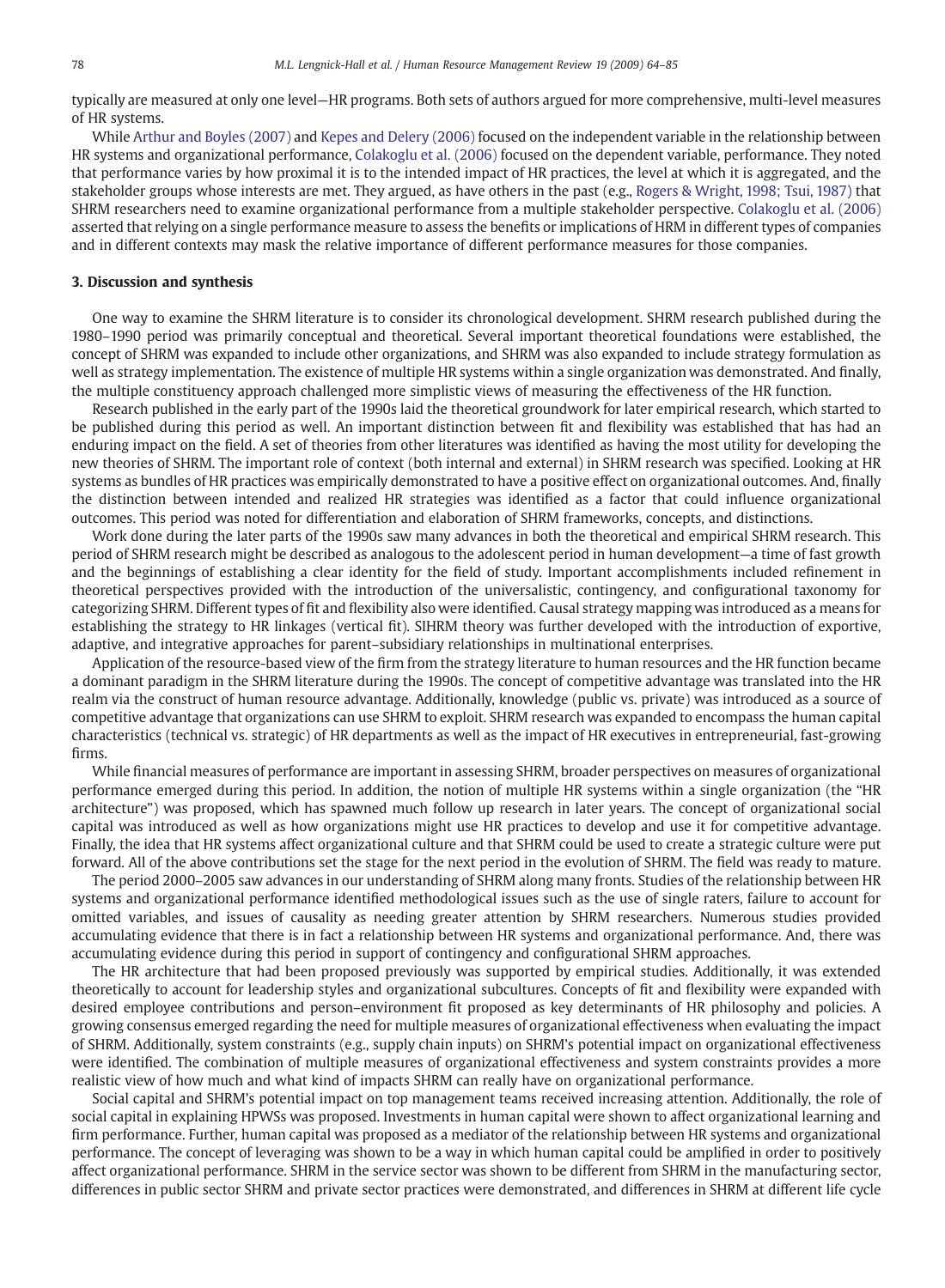stages were explored. Consequently, fit is needed among customers, required employee behaviors, and HR practices necessary to produce required employee behaviors.

We learned that introducing SHRM change in international organizations involves a process with several stages and that transferring knowledge among units in MNCs requires building absorptive capacity among subsidiaries. Moreover, in emerging economies, SHRM is more likely to be adopted by organizations with market-oriented ownership structures as opposed to state ownership. Finally, new frontiers of SHRM were introduced: complexity theory as an extension of the resource-based view of the firm, but with some interesting implications; SHRM in high reliability organizations as different from other organization types; and HR alliances as means for creating boundaryless organizations.

#### 3.1. Current trends

The most recent period of SHRM research is characterized by a number of established ideas and issues either further examined or tweaked, and a few new ideas or avenues that offer promise for enhancing our knowledge of this field. First, evidence continues to accumulate that there is a relationship between HR systems and organizational performance, although the causal sequence may be more reciprocal than direct. Researchers also are taking a closer look at the focal constructs of HR systems and organizational performance. In contrast to early research in which these constructs were measured simplistically, new perspectives suggest a more complex view that teases out critical dimensions of each.

Second, international researchers are focusing on the interesting phenomenon of SHRM in countries with emerging economies. We are learning more about what conditions must exist for SHRM to be adopted. Evidence is accumulating that SHRM is more likely to be adopted by privately-owned or foreign-owned firms than in state-owned or public organizations in these economies. Additional contextual factors are also being examined.

Third, more attention is being paid to the frequently neglected topic of corporate level HR strategy. Identifying the constructs such as level of abstraction and scope offers promising directions for understanding this aspect of SHRM. Additionally, more research attention is being directed toward the transfer of practices between parent and subsidiaries in MNCs.

Fourth, SHRM researchers are beginning to focus more on implementation issues. There is a growing recognition that intended SHRM practices may be different from realized SHRM practices and to simply rely upon what is stated rather than what is actually in place may lead to ineffective implementation as well as ambiguous results in studies of the relationship between HR practices and organizational performance. The construct of employee line-of-sight to strategic objectives provides more insight into the implementation process. If employees don't understand or know how to contribute to strategic objectives, they are unlikely to be effective in doing so. Additionally, if there are different perceptions of SHRM among top management teams and senior managers, mixed or ambiguous messages may be communicated downward in the implementation of SHRM. And, while earning a seat at the executive table (i.e., board representation) may be desirable, CEO support and organizational support for HRM are more important in facilitating the political influence of HRM within organizations. Finally, more attention also is being paid to mergers and acquisitions and the role of SHRM in facilitating their successful implementation.

Fifth, the role of SHRM in knowledge-based competition is continuing to be examined and explored. Researchers are merging intellectual capital (human capital, social capital, and organizational capital) with organizational learning to develop models and frameworks for understanding this increasingly important area of study.

Sixth, human capital issues continue to grab the attention of SHRM researchers. Further understanding the decision making process in human capital investments, distinguishing between investments in core and support personnel, and gaining a better understanding of how human capital diversity affects organizational performance, are all making contributions to our understanding of this complex phenomenon.

#### 3.2. A biological lens on SHRM research

As we know from biology, evolution is not always a smooth or an incremental process. This has certainly been the case with the evolution of the strategic human resource management field. We have seen periods of dramatic conceptual leaps as well as periods in which it seems that more questions were asked than were answered. We know, for example, that many kinds of fit between strategy and HRM are linked to effective performance. However, we still have much to learn about the particular elements in the 'black box'.

Biology also tells us that evolution occurs both because of developments internal to the organism and because of changes in the external environment and because of the interplay between the two. Over the past three decades, researchers in strategic human resource management have extended the range of factors considered relevant to SHRM interests, have enlarged the scope of issues that were explored, and have initiated links with other disciplines to enrich the repertoire of ideas in the field. In addition, related bodies of knowledge have also evolved and the intersections of SHRM with work in strategic management, international management, knowledge management, organization behavior, and many other fields have influenced the course of evolution in SHRM. Over the past several decades some of the themes that began as independent threads have become intertwined to create a more robust understanding of key phenomena. For example, issues of fit, components of HR systems, and expanding the scope of HR have become overlapping concerns that yield a richer understanding of the ways in which SHRM can influence organization performance.

Finally, patterns from biology suggest that evolution triggers some elements to become more pronounced, allows others to diminish, and overall contributes to an organism's hardiness and complexity. This has certainly been observed in the evolutionary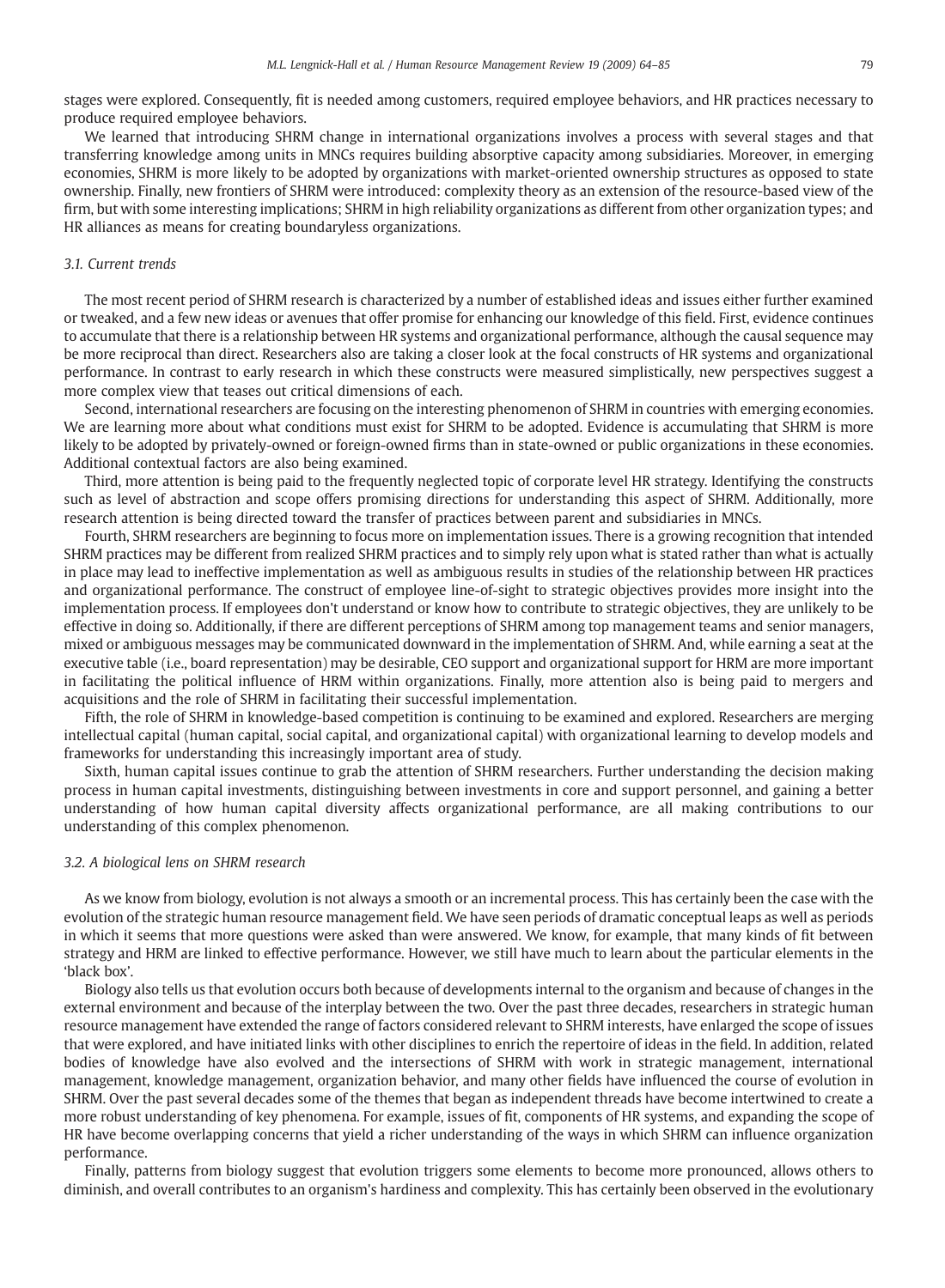patterns of SHRM. For example, concerns with defining SHRM terminology have largely been resolved and a recognition that SHRM intersects with theoretical and empirical work in strategic management and other disciplines is widely accepted. Yet, questions regarding effective measurement of performance outcomes and articulating the most appropriate boundaries for SHRM activities have become more intense. Interest in understanding the role of human resources in the strategic accomplishments of a firm has grown as we learn more about the variety of ways that a firm's human talent can contribute to strategic objectives. Contingency approaches and refinements on our understanding of 'fit' have continued to flourish. Likewise exploration into the complicated relationship between HRM and organizational performance continues to drive SHRM research. While a concern with theory development and conceptualization is still strong, an increasing emphasis on empirical examination of various relationships has dominated recent contributions to the field.

Moreover, partly in response to the prominence of the resource-based view of the firm, we are no longer asking whether human resources make a strategic difference but how these differences can be managed, augmented, leveraged, and preserved. The field is also more nuanced in its examination of SHRM. This seems consonant with a biological view of the field. We see tremendous diversity in nature as organisms adapt to different environments, and as different organisms adapt to the same environment in different ways. This is linked to equifinality We draw distinctions in terms of geography, strategic orientation, public versus private, manufacturing versus service, large versus small, entrepreneurial versus mature, and strategies based on tangible assets versus intangibles such as knowledge work. The field is also concerned with understanding more varied outcomes of HR policies, practices, and beliefs as is reflected in multi-method assessments such as balanced scorecards, stakeholder perspectives, and performance information markets.

The diverse issues, approaches, root assumptions, and paradigms that populate the SHRM domain clearly make this field more complex, but as with biological diversity, variety is also a source of strength. As SHRM has grown, the role of HR in many firms has expanded and the contributions that HRM makes to organizational effectiveness is becoming more visible and more commonly recognized and appreciated. However, the expanding scope of the field is likely to be one item on the agenda for future research. While some scholars revel in the opportunities created by broad scope and nearly unlimited factors that could be considered relevant, others are likely to argue for paradigm convergence.

To continue to thrive, SHRM must remain sensitive to shifts in the business environment. For example, commercialization has been seen as the linking pin bridging the gap between SHRM in the private sector and SHRM in the public sector. In the future, other factors such as radical shifts in strategic orientation like what is taking place in the U.S. intelligence community (FBI, CIA, Homeland Security) or the increased reliance on knowledge work (designing policies for sustainable resource management and to combat global warming) may suggest new commonalities between effective public and private SHRM policies, practices, and orientations.

Along a different track, new paradigms in related fields are expected to influence research in SHRM. While the resource based view of the firm has certainly been adopted as a foundation for recent conceptualizations, SHRM scholars have only scratched the surface in applying this perspective. For example, if universal 'best practice' bundles of HRM policies and practices are identified, what can prevent them from being imitated by rivals and thereby lose their ability to promote competitive advantage? Or, if training and development practices are successful in reducing causal ambiguity surrounding pivotal organization routines and enabling them to be more readily replicated from one unit to another, do these training and development practices simultaneously make the routine more readily transferred beyond the firm's boundaries?

Following the concept of co-evolution, not only has SHRM evolved, SHRM has also shaped the development of the human resource management field in general and advances in other related fields as well. A better understanding of strategic issues provides a rich context for more micro HR research and source of common ground for international HR. Human resources are the root of intellectual capital, social capital, and organization culture which are receiving increasing attention in strategy and organization theory research. The measurement of SHRM outcomes are influencing measures of performance in finance and accounting literatures. We expect that as our understanding of strategic human resource management issues becomes deeper and broader, the implications of the field for other disciplines will continue to expand.

So, how will the field of SHRM evolve in the future? Which directions will it take? How can researchers focus their attention to move our knowledge to a higher level of understanding? We will address these issues next.

#### 3.3. An agenda for the future

Much of the empirical SHRM research published to date can be described as coupling [\(Webb, 1968](#page-21-0)), and while it is potentially useful, it is not as likely to lead to breakthrough insights. Coupling research involves extending previous work by (a) using a different subject population, (b) using a different operationalization of one or more variables, (c) including different levels of a variable than were studied previously, (d) simultaneously examining two variables that have in the past only been studied independently, (e) including potential mediating and moderator variables, or (f) extending previous work in a variety of other ways [\(Sackett & Larson, 1990](#page-20-0)). Coupling is useful early on when a domain is just beginning to become established, but the marginal contribution is reduced once a baseline of understanding has been reached. A potential danger of coupling research is that weaknesses inherent in earlier work may be perpetuated, a criticism that has been leveled at some of the SHRM research examining the relationship between HR systems and organizational performance. Additionally, Sackett and Larson quote [McGuire](#page-20-0) [\(1979\)](#page-20-0) in observing the tendency for seminal innovative research to degenerate over time into "baroque conceptual distinctions and arcane elaborations." To help prevent that fate, we offer the following directions for future SHRM research.

We concur with others (e.g., [Becker & Huselid, 2006](#page-18-0)), that more attention should be paid to implementation issues in SHRM, in particular issues of vertical and horizontal fit. We really don't know much about how organizations go about articulating their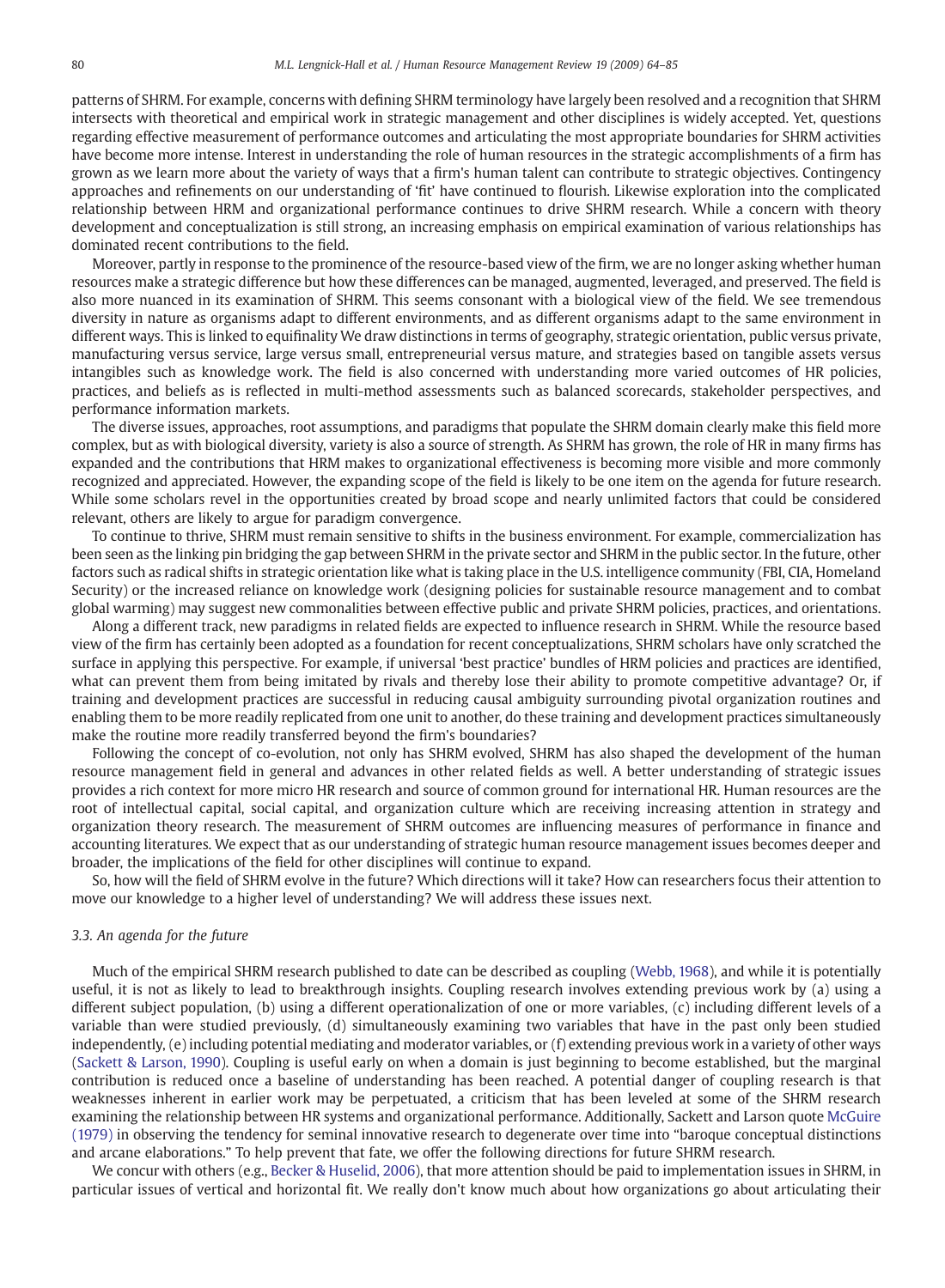strategies (e.g., [Collis & Rukstad, 2008\)](#page-18-0), and then fitting HR system components to these strategies. [Kaplan and Norton \(2004\)](#page-19-0) have described a strategy mapping process that drills down to strategic job families, but leaves many loose ends on designing HR systems or specifying the HR architecture. And, while this prescriptive approach has appeal (i.e., it provides practical guidelines for implementation), little is known about its effectiveness or even use in SHRM. Even less is known about how to move in the opposite direction and convert HR capabilities into strategic competencies. A better understanding, through perhaps some qualitative research, of just how organizations link HR systems to strategies would be invaluable. Breakthroughs in this area likely will result from direct contact with organizations rather than studying existing literature. Contact with HR professionals also keeps the field of SHRM grounded and sensitive to the changing needs of practitioners [\(Cascio & Aguinis, 2008](#page-18-0)).

In the same vein, issues of horizontal fit remain challenging to study but deserve increased attention. There appears to be a growing consensus on what the elements of an HR system are (e.g., [Arthur & Boyles, 2007; Kepes & Delery, 2006, 2007; Schuler,](#page-18-0) [1992\)](#page-18-0); however measuring them and studying them remains problematic. [Kepes and Delery \(2006, 2007\)](#page-19-0) have identified multiple internal fits that they propose must be achieved for horizontal alignment. Are all of them critical? And, as with other areas of SHRM research, studying internal fit may require distinguishing between intended and realized—in this case HR system components. An organization may have policies, programs, and practices that appear to fit from an objective, outside-observer perspective. However, how they are actually implemented may not be congruent with their intended purpose. For example, many organizations have pay-for-performance systems that are sabotaged by managers in implementation. Perhaps a better approach to measuring internal fit is by surveying employees regarding whether or not they receive consistent messages across the various levels of the HR system. As with vertical alignment, a better understanding of how organizations actually design such HR systems to achieve consistent messages would be invaluable. For such an important area of SHRM theory, we urge scholars to work to resolve these problems.

Another SHRM topic that deserves greater attention is corporate level strategy. Corporate level strategy refers to the overall strategy for a diversified company and is concerned with the mix of businesses the company should compete in, and the ways in which strategies of individual units should be coordinated and integrated. Business level strategy, on the other hand, refers to either the strategy of a single business firm or that of a strategic business unit within a diversified corporation. Virtually all of the research published to date has focused on business level strategy and SHRM. It makes sense to study the less complex phenomenon first, but the reality of many organizations today is that they pursue multiple strategies across multiple business units. What are the implications for SHRM of strategies such as, for example, related diversification versus non-related diversification? How can SHRM contribute to crafting the underlying commonalities that enable diversified firms to leverage their infrastructures and create synergies across products and markets?

One promising new area of SHRM research is that of leveraging human capital (e.g., [Hatch & Dyer, 2004; Hitt et al., 2001; Kor &](#page-19-0) [Leblebici, 2005\)](#page-19-0). Leveraging human capital represents a means by which organizations can achieve competitive advantage through their human resources [\(Sirmon, Hitt, & Ireland, 2007](#page-20-0)). [Prahalad and Hamel \(1990\)](#page-20-0) as translated into HR by [Dess and Pickens \(1999\)](#page-19-0) identify six leveraging strategies: (1) concentrating—providing a strategic focal point for the efforts of individuals, units, and the entire organization, (2) accumulating—expanding and extending an organization's reservoir of experience and expertise, (3) complementing blending and balancing resources that enhance their mutual value, (4) enhancing—augmenting resources by investing in their development and broad application, (5) conserving—recycling, co-opting, and shielding resources so that their value is leveraged to achieve economies of scope, and (6) recovering—expediting the rate at which benefits are experienced. Research to date has explored only one facet of the leveraging construct—complementing; research examining the other facets is needed.

The role of SHRM in knowledge management and knowledge-based competition deserves continuing attention by researchers. [Lengnick-Hall and Lengnick-Hall \(2003\)](#page-19-0) argued for a changing role for HR to correspond to the new requirements of the emerging knowledge economy. Some research already has explored the transfer of HR practices across units (e.g., [Björkman & Lervik, 2007](#page-18-0)). Researchers also have theorized about how SHRM may play a role in the larger issue of knowledge creation, storage, and dissemination in organizations (e.g., [Kang et al., 2007](#page-19-0)). [Kogut and Zander \(1996\)](#page-19-0) argued, for example, that a strong organization identity was instrumental in achieving both coordination and learning. HR's role in developing and institutionalizing an organization's identity is a likely crucial link between SHRM and potential competitive advantages through knowledge. Similarly, [Collins and Smith \(2006\)](#page-18-0) demonstrated that HR practices influence an organization's social climate, which in turn, shapes knowledge exchange and combination and leads to better organization performance. Similarly, [Minbaeva et al. \(2003\)](#page-20-0) looked at the relationship between HR practices and absorptive capacity and found that absorptive capacity facilitates knowledge transfer among MNCs. Clearly, one fruitful avenue for SHRM research is at the intersection of knowledge based advantages and human resource systems. More work in this area is needed—a forthcoming special issue of the journal Human Resource Management is devoted to this topic.

Ever since [Schuler and MacMillan's \(1984\)](#page-20-0) groundbreaking article discussing SHRM applied to the supply chain, little research has addressed this important topic. And while [Way and Johnson \(2005\)](#page-21-0) discuss the role of external stakeholders, this area seems to have been neglected. Do organizations in a supply chain coordinate their HR activities in a way that benefits the entire "ecosystem"? Do supply chains that have a SHRM focus gain a competitive advantage over supply chains that have little or no coordination among HR activities across member organizations? Conversely, do SHRM practices that reflect a supply chain orientation [\(Min, Mentzer, & Ladd, 2007](#page-20-0)) enable a firm to gain competitive benefits from others in the value chain? These are only some of the interesting questions for which we need research. Another forthcoming special issue of Human Resource Management will be devoted to this topic.

Another important issue that was raised in prior research [\(Kaye, 1999\)](#page-19-0) but has not received sufficient attention concerns the ethical implications of SHRM. While SHRM research has drawn substantially from the resource-based view of the firm to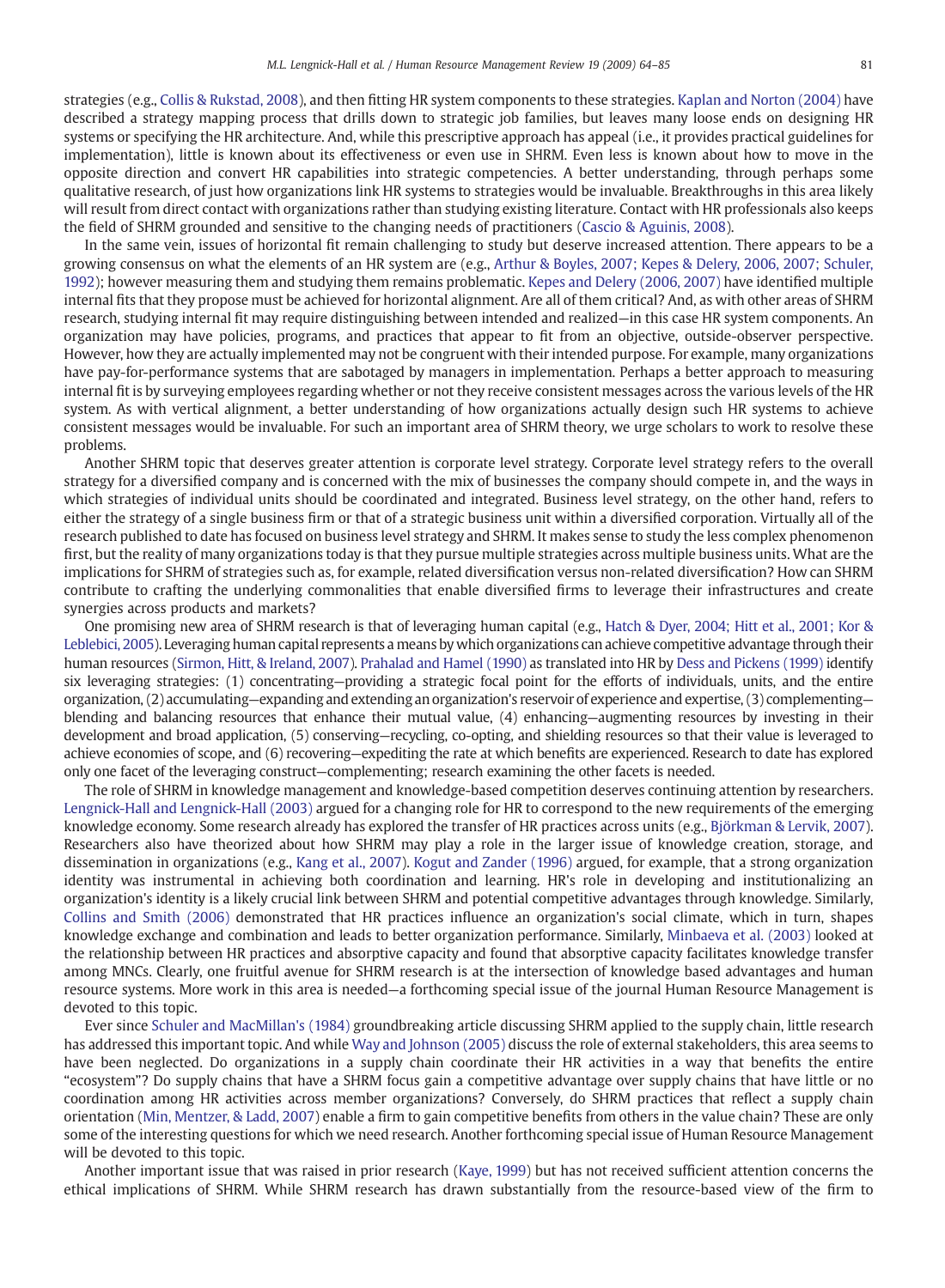<span id="page-18-0"></span>emphasize the strategic and the resource factors in SHRM activities, at times it appears that the 'human' element has been neglected. More study is needed to assess the impact of diversified HR practices for distinct groups of employees, the fatigue effects associated with a focus on continuous learning and continuous improvement, seeing employees as resources to be leveraged rather than resources to be nurtured, and a number of other related concerns that arise from a limited understanding of the boundaries for popular SHRM practices.

Finally, multilevel theory seems particularly appropriate for studying SHRM issues. [Ostroff and Bowen \(2000\)](#page-20-0) proposed an interesting model that to date has not been tested. Ployhart and colleagues ([Ployhart, 2006; Ployhart, Weekley, & Baughman, 2006\)](#page-20-0) have demonstrated how staffing strategies can be examined across multiple levels. Additional research like theirs should shed light upon the more complex interactions that take place within organizations leading to effects on organizational performance.

#### 4. Conclusion

Unlike some topics (e.g., total quality management, business process reengineering) that have obtained faddish status in human resource management over the years, strategic human resource management has achieved staying power. Few today would argue that it is an important and established field of study. As SHRM continues to evolve, the challenge will be to fill in gaps in knowledge that have previously been identified, as well as break new ground in ever changing and dynamic environments.

#### References

Ahmad, S., & Schroeder, R. (2003). The impact of human resource management practices on operational performance: Recognizing country and industry differences. Journal of Operations Management, 21(1), 19−43.

Akhtar, S., Ding, D. Z., & Ge, G. L. (2008). Strategic HRM practices and their impact on company performance in Chinese enterprises. Human Resource Management, 47(1), 15−62.

Andrews, A. O., & Welbourne, T. M. (2000). The people/performance balance in IPO firms: The effect of the Chief Executive Officer's financial orientation. Entrepreneurship: Theory & Practices, 25(1), 94−107.

Arthur, J. B. (1994). Effects of human resource systems on manufacturing performance and turnover. Academy of Management Journal, 37(3), 670−687.

Arthur, J. B., & Boyles, T. (2007). Validating the human resource system structure: A levels-based strategic HRM approach. Human Resource Management Review, 17(1), 77−92.

Artis, C. R., Becker, B. E., & Huselid, M. A. (1999). Strategic human resource management at Lucent. Human Resource Management, 38(4), 309−313.

Baird, L., & Meshoulam, I. (1988). Managing two fits of strategic human resource management. Academy of Management Review, 13(1), 116−128.

Barber, D., Huselid, M. A., & Becker, B. E. (1999). Strategic human resource management at Quantum. Human Resource Management, 38(4), 321−328.

Barney, J. B. (1986). Organization culture: Can it be a source of sustained competitive advantage? Academy of Management Review, 11(3), 656−665.

Barney, J. B., & Wright, P. M. (1998). On becoming a strategic partner: The role of human resources in gaining competitive advantage. Human Resource Management, 37(1), 31−46.

Bartram, T., Stanton, P., Leggat, S., Casimir, G., & Fraser, B. (2007). Lost in translation: Exploring the link between HRM and performance in healthcare. Human Resource Management Journal, 17(1), 21−41.

Batt, R. (2000). Strategic segmentation in front-line services: Matching customers, employees and human resource systems. International Journal of Human Resource Management, 11(3), 540−561.

Becker, B. E., & Huselid, M. A. (1999). Overview: Strategic human resource management in five leading firms. Human Resource Management, 38(4), 287−301.

Becker, B. E., & Huselid, M. A. (2006). Strategic human resources management: Where do we go from here? Journal of Management, 32(6), 898−925.

Björkman, I., & Lervik, J. E. (2007). Transferring HR practices within multinational corporations. Human Resource Management Journal, 17(4), 320−335. Boswell, W. (2006). Aligning employees with the organization's strategic objectives: Out of 'line of sight', out of mind. International Journal of Human Resource Management, 17(9), 1489−1511.

Boxall, P. (1998). Achieving competitive advantage through human resource strategy: Towards a theory of industry dynamics. Human Resource Management Review, 8(3), 265−288.

Boxall, P., & Purcell, J. (2000). Strategic human resource management: Where have we come from and where should we be going? International Journal of Management Reviews, 2(2), 183−203.

Boxall, P., & Purcell, J. (2008). Strategy and Human Resource Management. Hampshire: Palgrave MacMillan.

Boxall, P., Purcell, J., & Wright, P. M. (2007). Human resource management: Scope, analysis and significance. In P. Boxall, J. Purcell, & P. M. Wright (Eds.), The handbook of human resource management (pp. 1−16). Oxford: Oxford University Press.

Cabrera, E. F., & Bonache, J. (1999). An expert HR system for aligning organizational culture and strategy. Human Resource Planning, 22(1), 51−60.

Carmeli, A., & Schaubroeck, J. (2005). How leveraging human resource capital with its competitive distinctiveness enhances the performance of commercial and public organizations. Human Resource Management, 44(4), 391−412.

Cascio, W. F., & Aguinis, H. (2008). Research in Industrial and Organizational Psychology 1963–2007: Changes, Choices, and Trends. Journal of Applied Psychology, 93(5), 1062−1081.

Chang, W. J. A., & Huang, T. C. (2005). Relationship between strategic human resource management and firm performance: A contingency perspective. International Journal of Manpower, 26(5), 434−449.

Colakoglu, S., Lepak, D., & Hong, Y. (2006). Measuring HRM effectiveness: Considering multiple stakeholders in a global context. Human Resource Management Review, 16(2), 209−218.

Colbert, B. (2004). The complex resource-based view: Implications for theory and practice in strategic human resource management. Academy of Management Review, 29(3), 341−358.

Collins, C. J., & Clark, K. D. (2003). Strategic human resource practices, top management team social networks, and firm performance: The role of human resource practices in creating organizational competitive advantage. Academy of Management Journal, 46(6), 740−751.

Collins, C. J., & Smith, K. G. (2006). Knowledge exchange and combination: The role of human resource practices in the performance of high-technology firms. Academy of Management Journal, 49(3), 544−560.

Collis, D. J., & Rukstad, M. G. (2008). Can you say what your strategy is? Harvard Business Review, 86, 82−90.

Cyr, L., Johnson, D., & Welbourne, T. (2000). Human resources in initial public offering firms: Do venture capitalists make a difference? Entrepreneurship: Theory & Practice, 25(1), 77−91.

Daley, D., & Vasu, M. (2005). Supervisory perceptions of the impact of public sector personnel practices on the achievement of multiple goals: Putting the strategic into human resource management. American Review of Public Administration, 35(2), 157−167.

Delery, J. E. (1998). Issues of fit in strategic human resource management: Implications for research. Human Resource Management Review, 8(3), 289−309.

Delery, J. E., & Doty, D. H. (1996). Modes of theorizing in strategic human resource management: Tests of universalistic, contingency. Academy of Management Journal, 39(4), 802−835.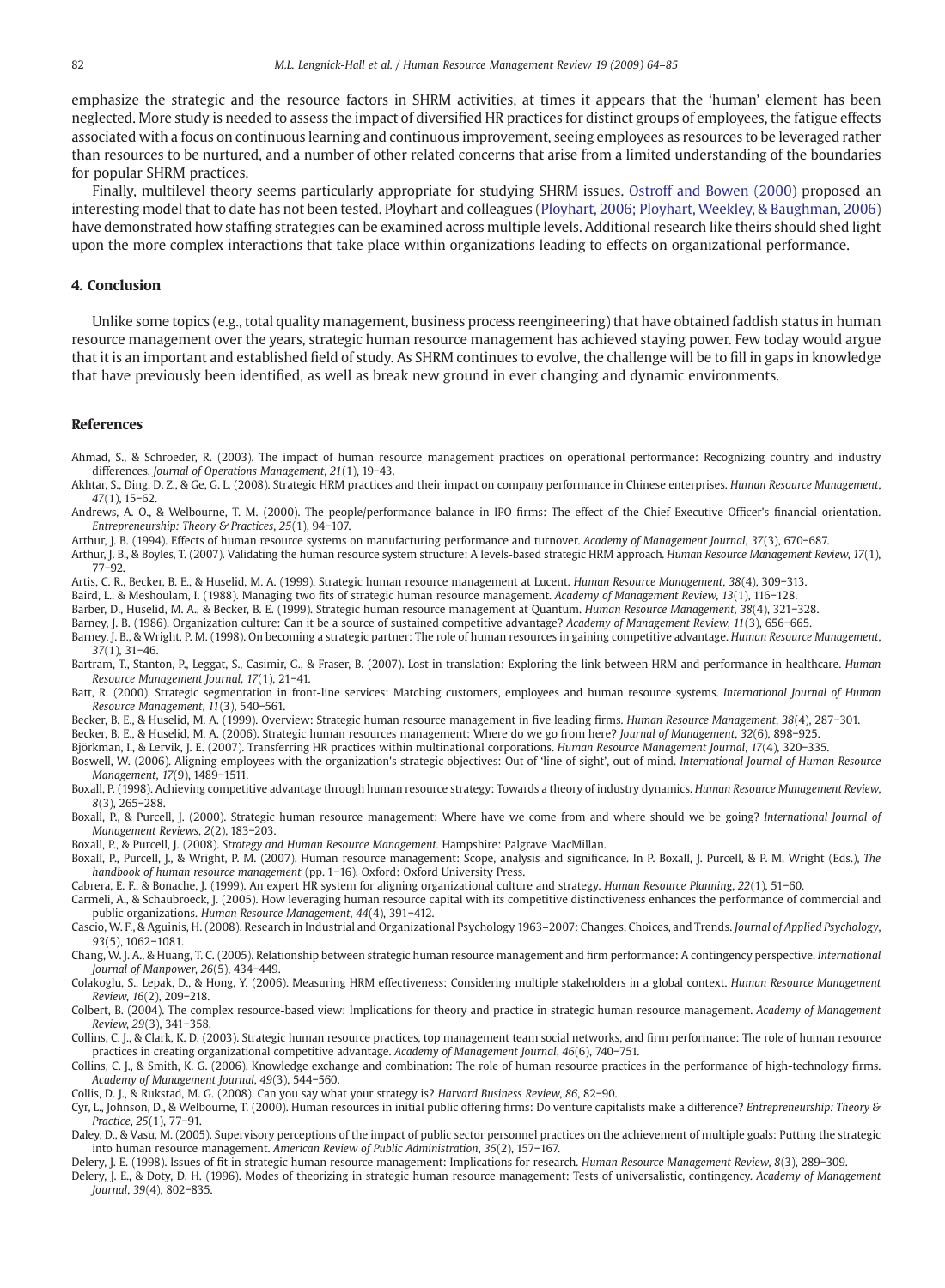<span id="page-19-0"></span>de Pablos, P. O. (2005). Strategic human resource management and organizational competitiveness: The importance of fit and flexibility. International Journal of Human Resource Development and Management, 5(1), 1−15.

Dess, G. G., & Pickens, J. C. (1999). Beyond productivity: How leading companies achieve superior performance by leveraging their human capital. New York: American Management Association.

Dyer, L., & Reeves, T. (1995). Human resource strategies and firm performance: What do we know and where do we need to go? International Journal of Human Resource Management, 6(3), 656−670.

Ericksen, J., & Dyer, L. (2005). Toward a strategic human resource management model of high reliability organization performance. International Journal of Human Resource Management, 16(6), 907−928.

Evans, P. (1986). The strategic outcomes of human resource management. Human Resource Management, 25(1), 149−167.

Evans, W. R., & Davis, W. D. (2005). High-performance work systems and organizational performance: The mediating role of internal social structure. Journal of Management, 31(5), 758−775.

Gardner, T. (2005). Human resource alliances: defining the construct and exploring the antecedents. International Journal of Human Resource Management, 16(6), 1049−1066.

Gerhart, B., Wright, P. M., & McMahan, G. C. (2000). Measurement error in research on the human resources and firm performance relationship: Further evidence and analysis. Personnel Psychology, 53(4), 855−872.

Gerhart, B., Wright, P. M., McMahan, G. C., & Snell, S. A. (2000). Measurement error in research on human resources and firm performance: How much error is there and how does it influence effect size estimates? Personnel Psychology, 53(4), 803−834.

Grant, R. M. (1996). Toward a knowledge-based theory of the firm.Strategic Management Journal, 17, 108−122 (Winter special issue).

Green, K. W., Wu, C., Whitten, D., & Medlin, B. (2006). The impact of strategic human resource management on firm performance and HR professionals' work attitude and work performance. International Journal of Human Resource Management, 17(4), 559−579.

Harris, B. R., Huselid, M. A., & Becker, B. E. (1999). Strategic human resource management at Praxair. Human Resource Management, 38(4), 315−320.

Harris, L., & Ogbonna, E. (2001). Strategic human resource management, market orientation, and organizational performance. Journal of Business Research, 51(2), 157−166. Hatch, N. W., & Dyer, J. H. (2004). Human capital and learning as a source of sustainable competitive advantage. Strategic Management Journal, 25(12), 1155−1178. Hitt, M. A., Bierman, L., Shimizu, K., & Kochhar, R. (2001). Direct and moderating effects of human capital on strategy and performance in professional service firms: A resource-based perspective. Academy of Management Journal, 44(1), 13−28.

Huang, T. C. (2000). Are the human resource practices of effective firms distinctly different from those of poorly performing ones? Evidence from Taiwanese enterprises. International Journal of Human Resource Management, 11(2), 436−451.

Huselid, M. A. (1995). The impact of human resource management practices on turnover, productivity, and corporate financial performance. Academy of Management Journal, 38(3), 635−670.

Huselid, M. A., & Becker, B. E. (2000). Comment on "Measurement error in research on human resources and firm performance: How much error is there and how does it influence effect size estimates?" by Gerhart, Wright, McMahan, and Snell. Personnel Psychology, 53(4), 835−854.

Huselid, M. A., Jackson, S. E., & Schuler, R. S. (1997). Technical and strategic human resources management effectiveness as determinants of firm performance. Academy of Management Journal, 40(1), 171−188.

Jackson, S. E., & Schuler, R. S. (1995). Understanding human resource management in the context of organizations and their environment. Annual Review of Psychology, 46, 237−264.

Jackson, S. E., Schuler, R. S., & Rivero, J. C. (1989). Organizational characteristics as predictors of personnel practices. Personnel Psychology, 42(4), 727−786.

Kamoche, K. (1996). Strategic Human Resources Management within a resource-capability view of the firm. Journal of Management Studies, 33(2), 213−233.

Kang, S. C., Morris, S. S., & Snell, S. A. (2007). Relational archetypes, organizational learning, and value creation: Extending the human resource architecture. Academy of Management Review, 32(1), 236−256.

Kaplan, R. S., & Norton, D. P. (1996). The balanced scorecard: Translating strategy into action. : Harvard Business School Press.

Kaplan, R. S., & Norton, D. P. (2004). Strategy maps: Converting intangible assets into tangible outcomes. : Harvard Business School Press.

Kaufman, B. (2001). The theory and practice of strategic HRM and participative management. Human Resource Management Review, 11(4), 505−533.

Kaye, L. (1999). Strategic human resources management in Australia: The human cost. International Journal of Manpower, 20(8), 577−587.

Kepes, S., & Delery, J. E. (2007). HRM systems and the problem of internal fit. In P. Boxall, J. Purcell & P. M. Wright (Eds.), The handbook of human resource management (pp. 385−404). Oxford: Oxford University Press.

Kepes, S., & Delery, J. E. (2006). Designing effective human resource management systems: The issue of human resource management strategy. In R. J. Burke & C. L. Cooper (Eds.), The human resources revolution: Why putting people first matters (pp. 55−76). Amsterdam, NL: Elsevier.

Khatri, N. (2000). Managing human resource for competitive advantage: A study of companies in Singapore. International Journal of Human Resource Management, 11(2), 336−366.

Khilji, S. E., & Wang, X. (2006). 'Intended' and 'implemented' HRM: The missing linchpin in strategic human resource management research. International Journal of Human Resource Management, 17(7), 1171−1189.

Kirn, S. P., Rucci, A. J., Huselid, M. A., & Becker, B. E. (1999). Strategic human resource management at Sears. Human Resource Management, 38(4), 329−335. Kogut, B., & Zander, U. (1996). What firms do? Coordination, identity, and learning. Organization Science, 7(5), 502−518.

Kor, Y. Y., & Leblebici, H. (2005). How do interdependencies among human-capital deployment, development, and diversification strategies affect firms' financial performance? Strategic Management Journal, 26(10), 967−985.

Kostova, T. (1999). Transnational transfer of strategic organizational practices: A contextual perspective. Academy of Management Review, 24(2), 308−324.

Kulkarni, S. P., & Ramamoorthy, N. (2005). Commitment, flexibility and the choice of employment contracts. Human Relations, 58(6), 741−761.

Lado, A. A., & Wilson, M. C. (1994). Human resource systems and sustained competitive advantage: A competency-based perspective. Academy of Management Review, 19(4), 699−727.

Leana, C. R., & Van Buren, H. J., III (1999). Organizational social capital and employment practices. Academy of Management Review, 24(3), 538−555.

Lengnick-Hall, C. A., & Lengnick-Hall, M. L. (1988). Strategic human resources management: A review of the literature and a proposed typology. Academy of Management Review, 13(3), 454−470.

Lengnick-Hall, M. L., & Lengnick-Hall, C. A. (1999). Expanding customer orientation in the HR function. Human Resource Management, 38(3), 201−214.

Lengnick-Hall, M. L., & Lengnick-Hall, C. A. (2003). Human resource management in the knowledge economy: New challenges, new roles, new capabilities. San Francisco, CA: Berrett-Koehler.

Lepak, D. P., Marrone, J. A., & Takeuchi, R. (2004). The relativity of human HR systems: Conceptualising the impact of desired employee contributions and HR philosophy. International Journal of Technology Management, 27(6/7), 639−655.

Lepak, D. P., & Snell, S. A. (1999). The human resource architecture: Toward a theory of human capital allocation and development. Academy of Management Review, 24(1), 31−48.

Lepak, D. P., & Snell, S. A. (2002). Examining the human resource architecture: The relationships among human capital, employment, and human resource configurations. Journal of Management, 28(4), 517−543.

Lepak, D. P., Takeuchi, R., & Snell, S. A. (2003). Employment flexibility and firm performance: Examining the interaction effects of employment mode, environmental dynamism, and technological intensity. Journal of Management, 29(5), 681−703.

Lepak, D. P., Taylor, M. S., Tekleab, A. G., Marrone, J. A., & Cohen, D. J. (2007). An examination of the use of high-investment human resource systems for core and support employees. Human Resource Management, 46(2), 223−246.

Lewis, R. E., & Heckman, R. J. (2006). Talent management: A critical review. Human Resource Management Review, 16(2), 139−154.

Liu, W., Lepak, D. P., Takeuchi, R., & Sims, H. P., Jr. (2003). Matching leadership styles with employment modes: Strategic human resource management perspective. Human Resource Management Review, 13(1), 127−152.

MacDuffie, J. P. (1995). Human resource bundles on manufacturing performance: Organizational logic and flexible production systems in the world auto industry. Industrial and Labor Relations Review, 48(2), 197−221.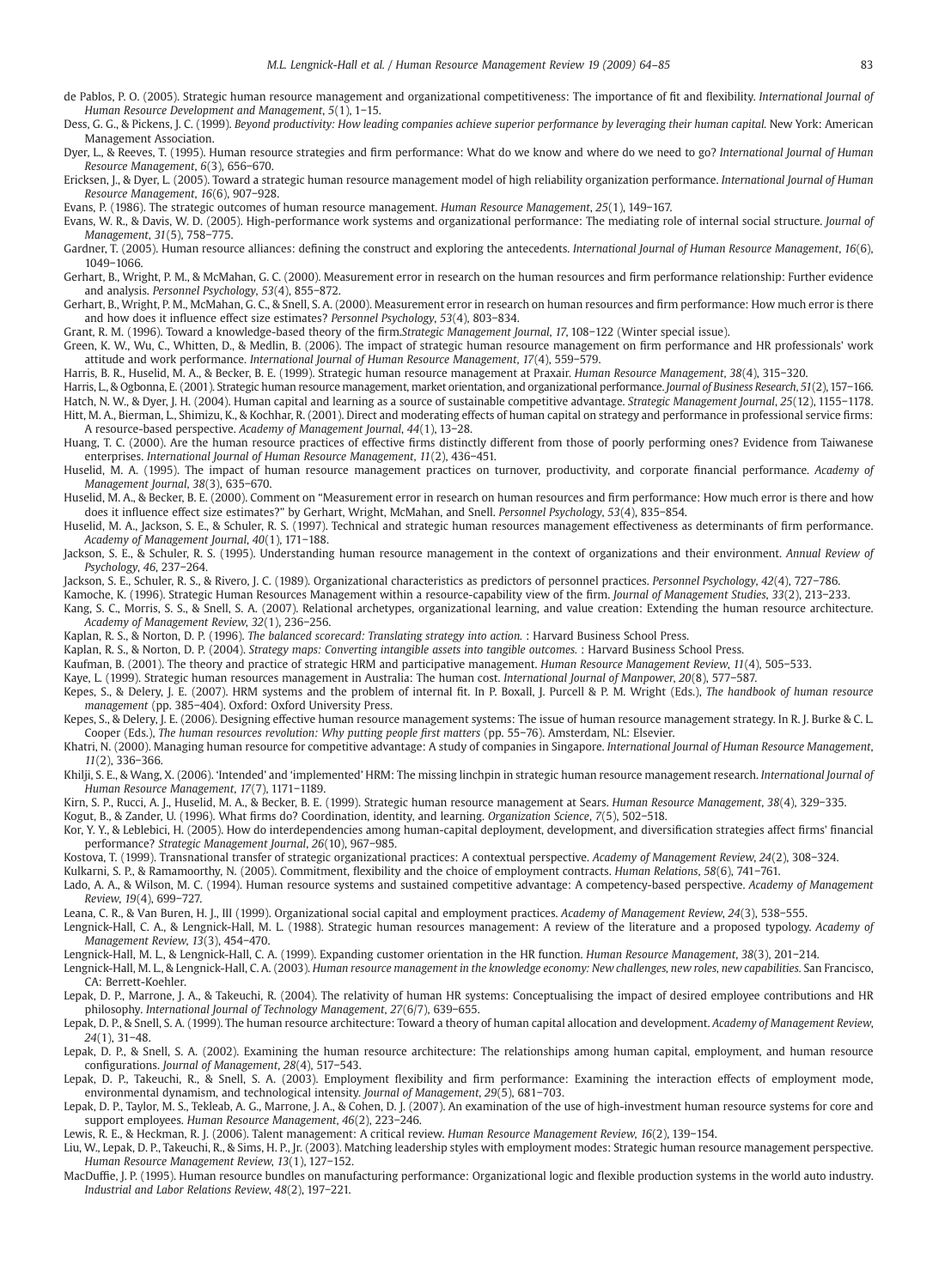<span id="page-20-0"></span>Macky, K., & Boxall, P. (2008). High-involvement work processes, work intensification and employee well-being: A study of New Zealand worker experiences. Asia Pacific Journal of Human Resources, 46(1), 38−55.

Martin, G., & Beaumont, P. (2001). Transforming multinational enterprises: Towards a process model of strategic human resource management change. International Journal of Human Resource Management, 12(8), 1234−1250.

Martín-Alcázar, F., Romero-Fernández, P., & Sánchez-Gardey, G. (2005). Strategic human resource management: Integrating the universalistic, contingent, configurational and contextual perspectives. International Journal of Human Resource Management, 16(5), 633−659.

Matusik, S. F., & Hill, C. W. L. (1998). The utilization of contingent work, knowledge creation, and competitive advantage. Academy of Management Review, 23(4), 680−697.

McGuire, W.J. (1979). Toward social psychology's second century. Paper presented at the annual meeting of the American Psychological Association, New York, NY. Mesch, D., & Perry, J. (1995). Bureaucratic and strategic human resource management: An empirical comparison in the federal government. Journal of Public Administration Research & Theory (Transaction), 5(4), 385−402.

Michie, J., & Sheehan, M. (2005). Business strategy, human resources, labour market flexibility, and competitive advantage. International Journal of Human Resource Management, 16(3), 445−464.

Miles, R. E., & Snow, C. C. (1984). Designing strategic human resources systems. Organizational Dynamics, 13(1), 36−52.

Milliman, J., Von Glinow, M. A., & Nathan, M. (1991). Organizational life cycles and strategic international human resource management in multinational companies: Implications for congruence theory. Academy of Management Review, 16(2), 318−339.

Min, S., Mentzer, J. T., & Ladd, R. T. (2007). A market orientation in supply chain management. Journal of the Academy of Marketing Sciences, 35, 507-522.

Minbaeva, D., Pedersen, T., Björkman, I., Fey, C. F., & Perk, H. J. (2003). MNC knowledge transfer, subsidiary absorptive capacity, and HRM. International Business Studies, 34(6), 586−599.

Nahapiet, J., & Ghoshal, S. (1998). Social capital, intellectual capital, and the organizational advantage. Academy of Management Review, 23(2), 242−266.

Ngo, H., Lau, C., & Foley, S. (2008). Strategic human resource management, firm performance and employee relations climate in China. Human Resource Management, 47(1), 73−90.

Nikandrou, I., & Papalexandris, N. (2007). The impact of M&A experience on strategic HRM practices and organisational effectiveness: Evidence from Greek firms. Human Resource Management Journal, 17(2), 155−177.

Orlitzky, M., & Frenkel, S. J. (2005). Alternative pathways to high-performance workplaces. International Journal of Human Resource Management, 16(8), 1325−1348. Ostroff, C., & Bowen, D. E. (2000). Moving HR to a higher level: HR practices and organizational effectiveness. In K. Klein & S. W. J. Kozlowski (Eds.), Multilevel theory, research, and methods in organizations: Foundations, extensions, and new directions (pp. 221−266). San Francisco: Jossey-Bass.

Palthe, J., & Kossek, E. E. (2003). Subcultures and employment modes: Translating HR strategy into practice. Journal of Organizational Change Management, 16(3), 287−308.

Panayotopoulou, L., Bourantas, D., & Papalexandris, N. (2003). Strategic human resource management and its effects on firm performance: An implementation of the competing values framework. International Journal of Human Resource Management, 14(4), 680−699.

Pfeffer, J. (1998). Seven practices of successful organizations. California Management Review, 40(2), 96−124.

Ployhart, R. E. (2006). Staffing in the 21st century: New challenges and strategic opportunities. Journal of Management, 32, 868−897.

Ployhart, R. E., Weekley, J. A., & Baughman, K. (2006). The structure and function of human capital emergence: A multilevel examination of the Attraction– Selection–Attrition model. Academy of Management Journal, 49, 661−677.

Porter, M. E. (1985). Competitive advantage. New York: Free Press.

Prahalad, C. K., & Hamel, G. (1990). Strategy as stretch and leverage. Harvard Business Review, 71, 75−84.

Quinn, R. E., & Rohrbaugh, J. (1981). A competing values approach to organizational effectiveness. Public Productivity Review, 5, 122−140.

Richard, O. C., & Johnson, N. B. (2001). Understanding the impact of human resource diversity practices on firm performance. Journal of Managerial Issues, 13(2),177−195. Richard, O. C., Murthi, B. P. S., & Ismail, K. (2007). The impact of racial diversity on intermediate and long-term performance: The moderating role of environmental context. Strategic Management Journal, 28(12), 1213−1233.

Rodwell, J. J., & Teo, S. T. (2004). Strategic HRM in for-profit and non-profit organizations in a knowledge-intensive industry. Public Management Review, 6(3), 311−331.

Rogers, E. W., & Wright, P. M. (1998). Measuring organizational performance in strategic human resource management: Problems, prospects, and performance information markets. Human Resource Management Review, 8(3), 311−331.

Rucci, A. J., Kirn, S. P., & Quinn, R. T. (1998). The employee–customer–profit chain at Sears. Harvard Business Review, 76(1), 82−98.

Sackett, P. R., & Larson, J. R. (1990). Research strategies and tactics in industrial and organizational psychology. In M. D. Dunnette & L. M. Hough (Eds.), Handbook of industrial and organizational psychology (pp. 419−489). Palo Alto, CA: Consulting Psychologists Press.

Schuler, R. S. (1992). Strategic human resources management: Linking the people with the strategic needs of the business. Organizational Dynamics, 21(1), 18−32. Schuler, R. S., Dowling, P. J., & DeCieri, H. (1993). An integrative framework of strategic international human resource management. International Journal of Human Resource Management, 4(4), 717−764.

Schuler, R. S., & Jackson, S. E. (1987). Linking competitive strategies with human resource management practices. Academy of Management Executive, 1(3), 207−219. Schuler, R. S., & MacMillan, I. C. (1984). Gaining competitive advantage through human resource management practices. Human Resource Management, 23(2), 241−256.

Sheehan, C., Cooper, B., Holland, P., & De Cieri, H. (2007). The relationship between HRM avenues of political influence and perceived organizational performance. Human Resource Management, 46(4), 611−629.

Shih, H. A., Chiang, Y. H., & Hsu, C. C. (2006). Can high performance work systems really lead to better performance? International Journal of Manpower, 27(4), 741−763.

Sirmon, D. G., Hitt, M. A., & Ireland, R. D. (2007). Managing firm resources in dynamic environments to create value: Looking inside the black box. Academy of Management Review, 32, 273−292.

Skaggs, B. C., & Youndt, M. A. (2004). Strategic positioning, human capital and performance in service organizations: A customer interaction approach. Strategic Management Journal, 25(1), 85−99.

Som, A. (2007). What drives adoption of innovative SHRM practices in Indian organizations? International Journal of Human Resource Management, 18(5), 808−828. Stavrou, E., & Brewster, C. (2005). The configurational approach to linking strategic human resource management bundles with business performance: Myth or reality? Management Revue, 16(2), 186−201.

Takeuchi, N., Wakabayashi, M., & Chen, Z. (2003). The strategic HRM configuration for competitive advantage: Evidence from Japanese firms in China and Taiwan. Asia Pacific Journal of Management, 20(4), 447−480.

Taylor, S., Beechler, S., & Napier, N. (1996). Toward an integrative model of strategic international human resource management. Academy of Management Review, 21(4), 959−985.

Teo, S. T. T. (2000). Evidence of strategic HRM linkages in eleven Australian corporatized public sector organizations. Public Personnel Management, 29(4), 557−574.

Teo, S. T. T., & Crawford, J. (2005). Indicators of strategic HRM effectiveness: A case study of an Australian public sector agency during commercialization. Public Personnel Management, 34(1), 1−16.

Tichy, N., Fombrun, C., & Devanna, M. (1982). Strategic human resource management. Sloan Management Review, 23(2), 47−61.

Truss, C., & Gratton, L. (1994). Strategic human resource management: A conceptual approach. International Journal of Human Resource Management, 5(3), 663−686. Tsui, A. S. (1987). Defining the activities and effectiveness of the human resource department: A multiple constituency approach. Human Resource Management, 26(1), 35−69.

Tsui, A. S., Pearce, J. L., Porter, L. W., & Tripoli, A. M. (1997). Alternative approaches to the employee–organization relationship: Does investment in employees pay off? Academy of Management Journal, 40(5), 1089−1121.

Vlachos, I. (2008). The effect of human resource practices on organizational performance: evidence from Greece. International Journal of Human Resource Management, 19(1), 74−97.